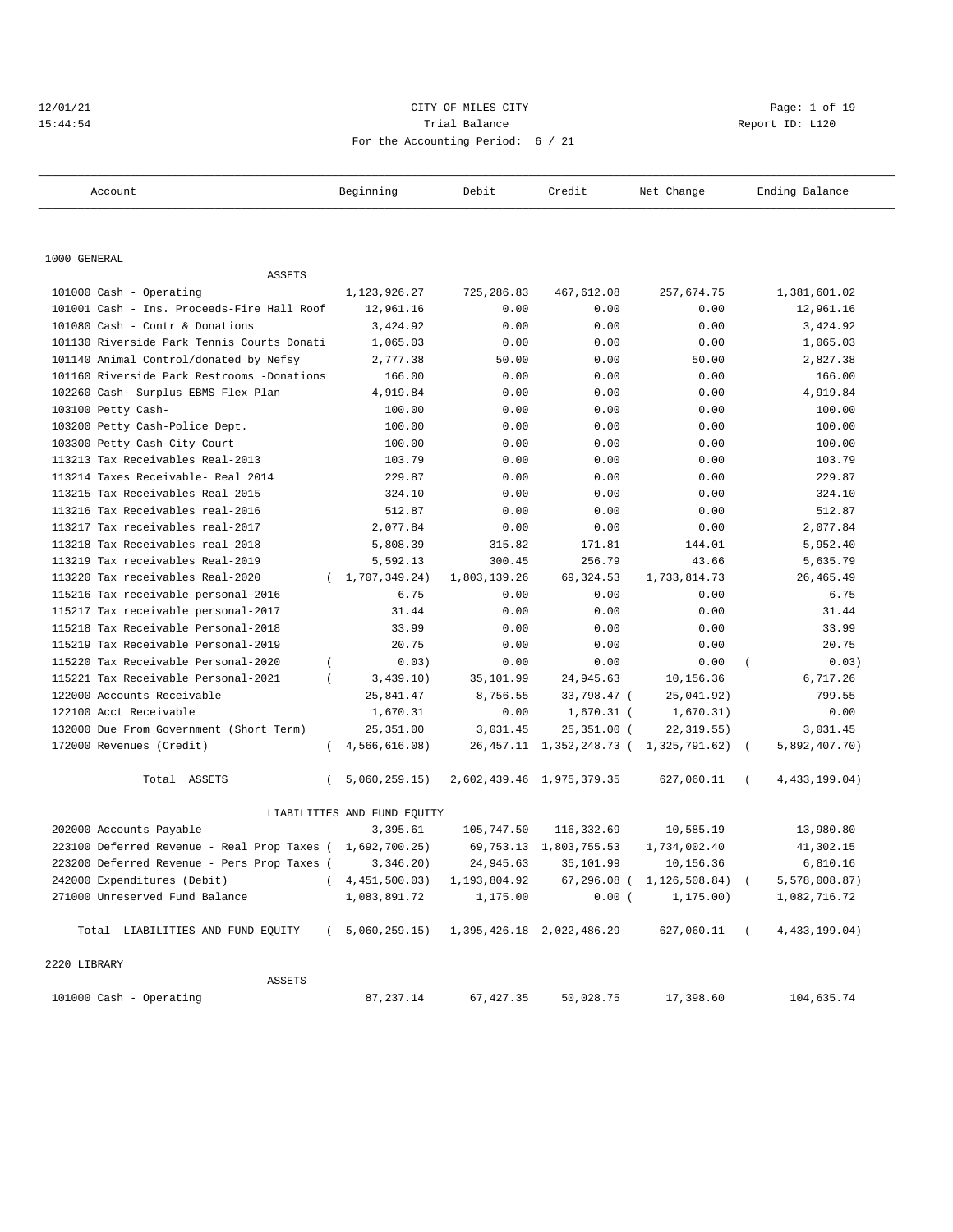## 12/01/21 CITY OF MILES CITY Page: 2 of 19 15:44:54 Trial Balance Report ID: L120 For the Accounting Period: 6 / 21

———————————————————————————————————————————————————————————————————————————————————————————————————————————————————————————————————

| Account                                     | Beginning                   | Debit      | Credit         | Net Change    | Ending Balance            |
|---------------------------------------------|-----------------------------|------------|----------------|---------------|---------------------------|
| 101021 Cash-One Time Endowments             | 0.00                        | 1,000.00   | 0.00           | 1,000.00      | 1,000.00                  |
| 101032 Cash- Library Board of Trustees Mul  | 10,513.60                   | 0.00       | 0.00           | 0.00          | 10,513.60                 |
| 103000 Petty Cash                           | 75.00                       | 0.00       | 0.00           | 0.00          | 75.00                     |
| 172000 Revenues (Credit)                    | 289,103.14)<br>$\left($     | 0.00       | 68,427.35 (    | 68, 427. 35)  | 357,530.49)<br>$\sqrt{2}$ |
| Total ASSETS                                | 191, 277.40)<br>$\left($    | 68, 427.35 | $118,456.10$ ( | $50,028.75$ ( | 241,306.15)               |
|                                             | LIABILITIES AND FUND EQUITY |            |                |               |                           |
| 202000 Accounts Payable                     | 0.00                        | 6,009.42   | 6,009.42       | 0.00          | 0.00                      |
| 242000 Expenditures (Debit)                 | 271,865.36)<br>$\left($     | 50,028.75  | 0.00(          | $50,028.75$ ( | 321,894.11)               |
| 271000 Unreserved Fund Balance              | 80,587.96                   | 0.00       | 0.00           | 0.00          | 80,587.96                 |
| Total LIABILITIES AND FUND EQUITY           | 191,277.40)<br>$\sqrt{2}$   | 56,038.17  | $6,009.42$ (   | $50,028.75$ ( | 241,306.15)               |
| 2260 EMERGENCY DISASTER                     |                             |            |                |               |                           |
| <b>ASSETS</b>                               |                             |            |                |               |                           |
| 101000 Cash - Operating                     | 341.36                      | 13.52      | 330.00 (       | 316.48)       | 24.88                     |
| 113218 Tax Receivables real-2018            | 33.31)<br>$\left($          | 35.11      | 1.80           | 33.31         | 0.00                      |
| 115219 Tax Receivable Personal-2019         | 6.47)<br>$\left($           | 6.47       | 0.00           | 6.47          | 0.00                      |
| 172000 Revenues (Credit)                    | 71.60)                      | 0.00       | $13.52$ (      | $13.52)$ (    | 85.12)                    |
| Total ASSETS                                | 229.98                      | 55.10      | 345.32 (       | $290.22)$ (   | 60.24)                    |
|                                             | LIABILITIES AND FUND EQUITY |            |                |               |                           |
| 223100 Deferred Revenue - Real Prop Taxes ( | 33.31)                      | 1.80       | 35.11          | 33.31         | 0.00                      |
| 223200 Deferred Revenue - Pers Prop Taxes ( | 6.47)                       | 0.00       | 6.47           | 6.47          | 0.00                      |
| 242000 Expenditures (Debit)                 | 0.00                        | 330.00     | 0.00(          | $330.00)$ (   | 330.00)                   |
| 271000 Unreserved Fund Balance              | 269.76                      | 0.00       | 0.00           | 0.00          | 269.76                    |
| Total LIABILITIES AND FUND EQUITY           | 229.98                      | 331.80     | $41.58$ (      | $290.22)$ (   | 60.24)                    |
| 2270 Health                                 |                             |            |                |               |                           |
| ASSETS                                      |                             |            |                |               |                           |
| 101000 Cash - Operating                     | 20,076.63                   | 0.00       | 0.00           | 0.00          | 20,076.63                 |
| 172000 Revenues (Credit)                    | 13,000.00)<br>$\left($      | 0.00       | 0.00           | 0.00          | 13,000.00)                |
| Total ASSETS                                | 7,076.63                    | 0.00       | 0.00           | 0.00          | 7,076.63                  |
|                                             | LIABILITIES AND FUND EQUITY |            |                |               |                           |
| 202000 Accounts Payable                     | 0.00                        | 0.00       | 13,976.16      | 13,976.16     | 13,976.16                 |
| 242000 Expenditures (Debit)                 | 0.00                        | 13,976.16  | 0.00(          | 13,976.16) (  | 13,976.16)                |
| 271000 Unreserved Fund Balance              | 7,076.63                    | 0.00       | 0.00           | 0.00          | 7,076.63                  |
| Total LIABILITIES AND FUND EQUITY           | 7,076.63                    | 13,976.16  | 13,976.16      | 0.00          | 7,076.63                  |
| 2310 TIFD-Downtown                          |                             |            |                |               |                           |
| ASSETS                                      |                             |            |                |               |                           |
| 101000 Cash - Operating                     | 252,002.95                  | 6,631.96   | 437.72         | 6,194.24      | 258,197.19                |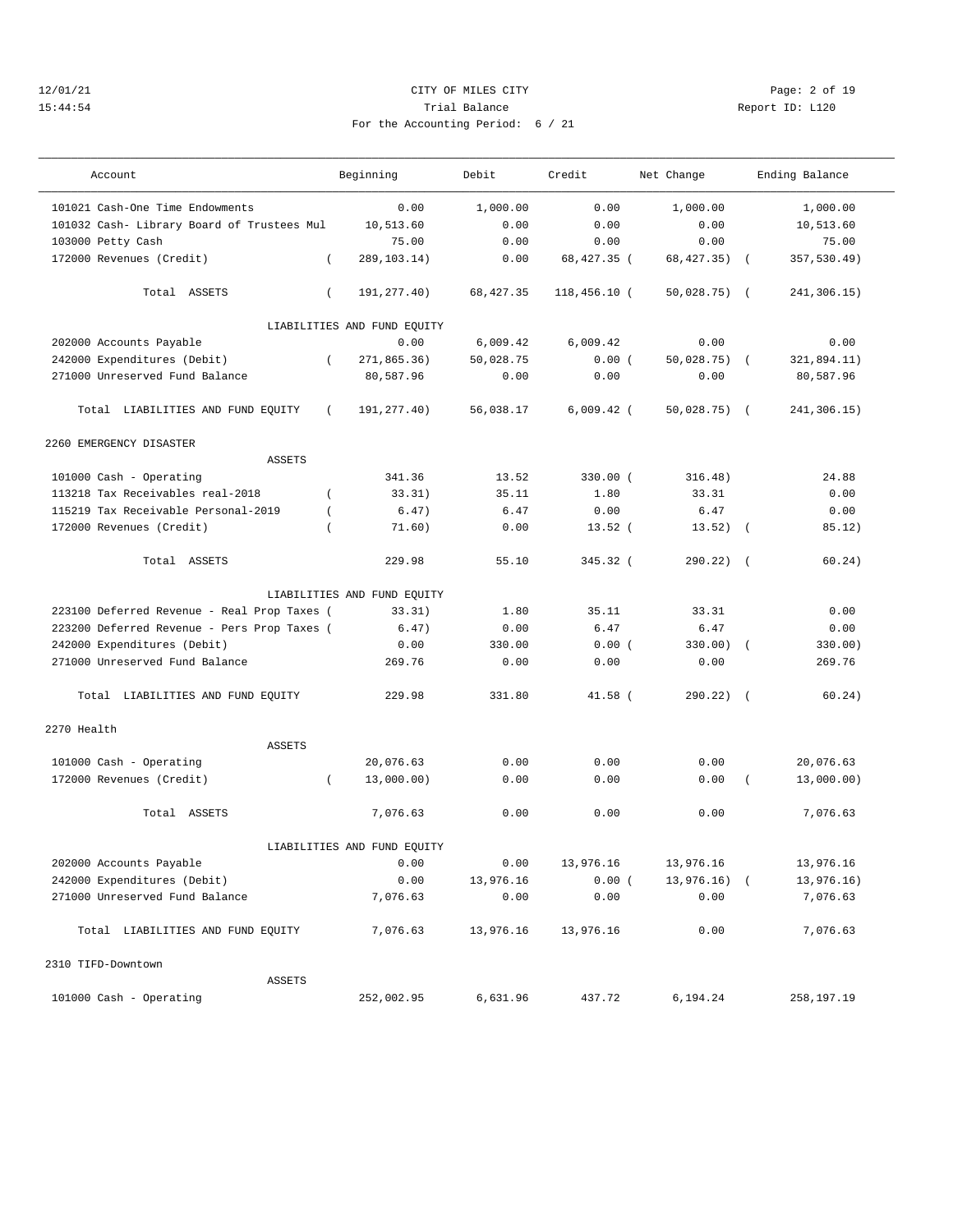## 12/01/21 CITY OF MILES CITY Page: 3 of 19 15:44:54 Trial Balance Report ID: L120 For the Accounting Period: 6 / 21

| Account                                                 |                  | Beginning                   | Debit      | Credit       | Net Change   |          | Ending Balance |
|---------------------------------------------------------|------------------|-----------------------------|------------|--------------|--------------|----------|----------------|
| 113170 Deferred revenue                                 |                  | 79.85                       | 0.00       | 0.00         | 0.00         |          | 79.85          |
| 113218 Tax Receivables real-2018                        |                  | 515.69                      | 0.00       | 0.00         | 0.00         |          | 515.69         |
| 113219 Tax receivables Real-2019                        |                  | 1,255.25                    | 0.00       | 0.00         | 0.00         |          | 1,255.25       |
| 115180 Deferred revenue-audit                           |                  | 1.46                        | 0.00       | 0.00         | 0.00         |          | 1.46           |
| 115219 Tax Receivable Personal-2019                     |                  | 6.99                        | 0.00       | 0.00         | 0.00         |          | 6.99           |
| 115220 Tax Receivable Personal-2020                     |                  | 488.73                      | 0.00       | 0.00         | 0.00         |          | 488.73         |
| 172000 Revenues (Credit)                                | $\left($         | 120,052.39)                 | 0.00       | $6,631.96$ ( | 6,631.96)    |          | 126,684.35)    |
| Total ASSETS                                            |                  | 134,298.53                  | 6,631.96   | 7,069.68 (   | 437.72)      |          | 133,860.81     |
|                                                         |                  | LIABILITIES AND FUND EQUITY |            |              |              |          |                |
| 202000 Accounts Payable                                 |                  | 0.00                        | 159.19     | 159.19       | 0.00         |          | 0.00           |
| 223100 Deferred Revenue - Real Prop Taxes               |                  | 1,850.79                    | 0.00       | 0.00         | 0.00         |          | 1,850.79       |
| 223200 Deferred Revenue - Pers Prop Taxes               |                  | 497.18                      | 0.00       | 0.00         | 0.00         |          | 497.18         |
| 242000 Expenditures (Debit)                             | $\left($         | 17,568.04)                  | 437.72     | 0.00(        | 437.72)      |          | 18,005.76)     |
| 271000 Unreserved Fund Balance                          |                  | 149,518.60                  | 0.00       | 0.00         | 0.00         |          | 149,518.60     |
| Total LIABILITIES AND FUND EQUITY                       |                  | 134,298.53                  | 596.91     | 159.19 (     | 437.72)      |          | 133,860.81     |
| 2350 Local Government/Study Commission<br><b>ASSETS</b> |                  |                             |            |              |              |          |                |
| 101000 Cash - Operating                                 |                  | 0.47                        | 0.00       | 0.00         | 0.00         |          | 0.47           |
| Total ASSETS                                            |                  | 0.47                        | 0.00       | 0.00         | 0.00         |          | 0.47           |
|                                                         |                  | LIABILITIES AND FUND EQUITY |            |              |              |          |                |
| 271000 Unreserved Fund Balance                          |                  | 0.47                        | 0.00       | 0.00         | 0.00         |          | 0.47           |
| Total LIABILITIES AND FUND EQUITY                       |                  | 0.47                        | 0.00       | 0.00         | 0.00         |          | 0.47           |
| 2372 Permissive Medical Levy                            |                  |                             |            |              |              |          |                |
| <b>ASSETS</b>                                           |                  |                             |            |              |              |          |                |
| 101000 Cash - Operating                                 |                  | 146,468.51                  | 14,770.93  | 143,559.35 ( | 128,788.42)  |          | 17,680.09      |
| 113216 Tax Receivables real-2016                        | $\left($         | 47.22)                      | 0.00       | 0.00         | 0.00         |          | 47.22)         |
| 113217 Tax receivables real-2017                        |                  | 71.29)                      | 0.00       | 0.00         | 0.00         |          | 71.29)         |
| 113218 Tax Receivables real-2018                        |                  | 731.66                      | 39.78      | 21.64        | 18.14        |          | 749.80         |
| 113219 Tax receivables Real-2019                        |                  | 796.96                      | 42.82      | 36.60        | 6.22         |          | 803.18         |
| 113220 Tax receivables Real-2020                        |                  | 265,852.70)                 | 280,768.26 | 10,794.57    | 269,973.69   |          | 4,120.99       |
| 115217 Tax receivable personal-2017                     | $\left($         | 1.26)                       | 0.00       | 0.00         | 0.00         |          | 1.26)          |
| 115218 Tax Receivable Personal-2018                     | $\left($         | 1.19)                       | 0.00       | 0.00         | 0.00         | $\left($ | 1.19)          |
| 115219 Tax Receivable Personal-2019                     |                  | 2.62                        | 0.00       | 0.00         | 0.00         |          | 2.62           |
| 115221 Tax Receivable Personal-2021                     | $\left($         | 535.51)                     | 5,465.76   | 3,884.30     | 1,581.46     |          | 1,045.95       |
| 172000 Revenues (Credit)                                | $\overline{(\ }$ | 270,928.69)                 | 0.00       | 14,770.93 (  | 14,770.93) ( |          | 285,699.62)    |
| Total ASSETS                                            | $\left($         | 389,438.11)                 | 301,087.55 | 173,067.39   | 128,020.16   | $\left($ | 261, 417.95)   |
|                                                         |                  | LIABILITIES AND FUND EQUITY |            |              |              |          |                |
| 223100 Deferred Revenue - Real Prop Taxes (             |                  | 264, 442.59)                | 10,852.81  | 280,850.86   | 269,998.05   |          | 5,555.46       |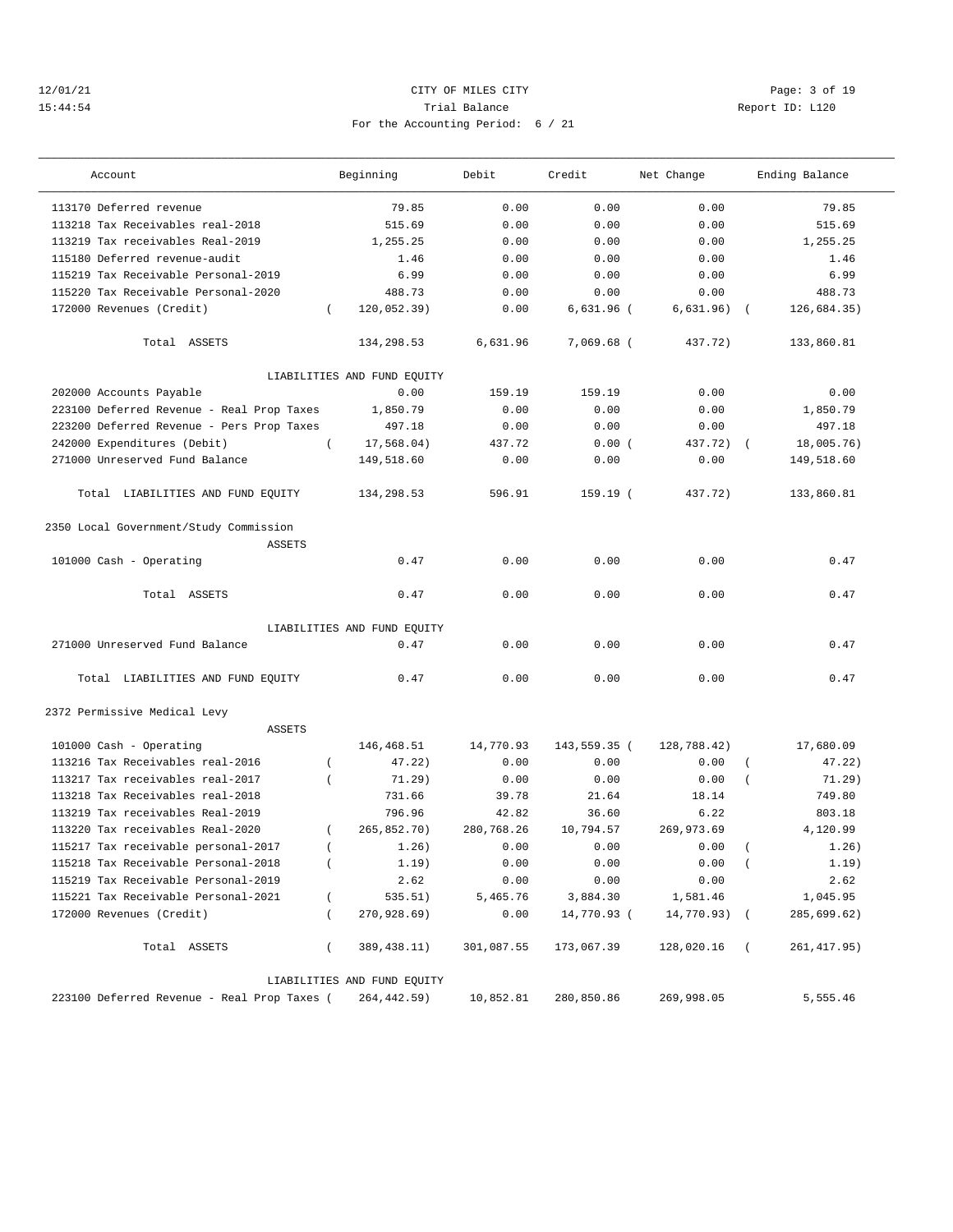# 12/01/21 CITY OF MILES CITY Page: 4 of 19 15:44:54 Trial Balance Report ID: L120 For the Accounting Period: 6 /

——————————————————————————————————————————————————————————————————————————————————————————————————————————————————————————————————— Account and Beginning Debit Credit Net Change Ending Balance

| 223200 Deferred Revenue - Pers Prop Taxes ( |          | 535.34)                     | 3,884.30   | 5,465.76    | 1,581.46        |          | 1,046.12     |  |
|---------------------------------------------|----------|-----------------------------|------------|-------------|-----------------|----------|--------------|--|
| 242000 Expenditures (Debit)                 | $\left($ | 143,559.35)                 | 143,559.35 | 0.00(       | $143, 559.35$ ( |          | 287, 118.70) |  |
| 271000 Unreserved Fund Balance              |          | 19,099.17                   | 0.00       | 0.00        | 0.00            |          | 19,099.17    |  |
|                                             |          |                             |            |             |                 |          |              |  |
| Total LIABILITIES AND FUND EQUITY           | $\left($ | 389,438.11)                 | 158,296.46 | 286, 316.62 | 128,020.16      | $\left($ | 261, 417.95) |  |
|                                             |          |                             |            |             |                 |          |              |  |
| 2390 DRUG FORFEITURE                        |          |                             |            |             |                 |          |              |  |
| <b>ASSETS</b>                               |          |                             |            |             |                 |          |              |  |
| 101000 Cash - Operating                     |          | 4,652.42                    | 0.00       | 0.00        | 0.00            |          | 4,652.42     |  |
| 172000 Revenues (Credit)                    | $\left($ | 2, 252.42)                  | 0.00       | 0.00        | 0.00            | $\left($ | 2, 252.42)   |  |
|                                             |          |                             |            |             |                 |          |              |  |
| Total ASSETS                                |          | 2,400.00                    | 0.00       | 0.00        | 0.00            |          | 2,400.00     |  |
|                                             |          |                             |            |             |                 |          |              |  |
|                                             |          | LIABILITIES AND FUND EQUITY |            |             |                 |          |              |  |
| 271000 Unreserved Fund Balance              |          | 2,400.00                    | 0.00       | 0.00        | 0.00            |          | 2,400.00     |  |
|                                             |          |                             |            |             |                 |          |              |  |
| Total LIABILITIES AND FUND EQUITY           |          | 2,400.00                    | 0.00       | 0.00        | 0.00            |          | 2,400.00     |  |
|                                             |          |                             |            |             |                 |          |              |  |
| 2394 BUILDING CODE ENFORCEMENT              |          |                             |            |             |                 |          |              |  |
| <b>ASSETS</b>                               |          |                             |            |             |                 |          |              |  |
| 101000 Cash - Operating                     |          | 82,780.40                   | 42,093.67  | 31,543.39   | 10,550.28       |          | 93,330.68    |  |
| 172000 Revenues (Credit)                    | $\left($ | 57, 134.39)                 | 0.00       | 42,093.67 ( | $42,093.67$ (   |          | 99,228.06)   |  |
|                                             |          |                             |            |             |                 |          |              |  |
| Total ASSETS                                |          | 25,646.01                   | 42,093.67  | 73,637.06 ( | $31,543.39$ (   |          | 5,897.38)    |  |
|                                             |          |                             |            |             |                 |          |              |  |
|                                             |          | LIABILITIES AND FUND EQUITY |            |             |                 |          |              |  |
| 202000 Accounts Payable                     |          | 0.00                        | 29,405.02  | 29,405.02   | 0.00            |          | 0.00         |  |
| 242000 Expenditures (Debit)                 | $\left($ | 84,774.20)                  | 31,543.39  | 0.00(       | $31,543.39$ (   |          | 116, 317.59) |  |
| 271000 Unreserved Fund Balance              |          | 110,420.21                  | 0.00       | 0.00        | 0.00            |          | 110,420.21   |  |
|                                             |          |                             |            |             |                 |          |              |  |
| Total LIABILITIES AND FUND EQUITY           |          | 25,646.01                   | 60,948.41  | 29,405.02 ( | $31,543.39$ (   |          | 5,897.38)    |  |
|                                             |          |                             |            |             |                 |          |              |  |
| 2400 LTG M D#165-(Gen City)                 |          |                             |            |             |                 |          |              |  |
| <b>ASSETS</b>                               |          |                             |            |             |                 |          |              |  |
| 101000 Cash - Operating                     |          | 98,937.11                   | 7,755.26   | 13,219.44 ( | 5,464.18)       |          | 93, 472.93   |  |
| 118140 Special Assessments Receivables-201  |          | 39.03                       | 0.00       | 0.00        | 0.00            |          | 39.03        |  |
| 118150 Special Assessments Receivables-201  |          | 40.74                       | 0.00       | 0.00        | 0.00            |          | 40.74        |  |
| 118160 Special Assessments Receivables-201  |          | 85.14                       | 0.00       | 0.00        | 0.00            |          | 85.14        |  |
| 118170 Special Assessments Receivables-201  |          | 662.56                      | 0.00       | 0.00        | 0.00            |          | 662.56       |  |
| 118180 Special Assessments Received-2018    |          | 1,402.22                    | 0.00       | 198.65 (    | 198.65)         |          | 1,203.57     |  |
| 118190 Special Assessments Receivables-201  |          | 1,199.52                    | 0.00       | $106.02$ (  | 106.02)         |          | 1,093.50     |  |
| 118200 Special Assmts Receivable 2000       |          | 11,351.78                   | 0.00       | 7,260.22 (  | 7,260.22)       |          | 4,091.56     |  |
| 172000 Revenues (Credit)                    | $\left($ | 156, 305. 34)               | 0.00       | 7,755.26 (  | $7,755.26$ (    |          | 164,060.60)  |  |
|                                             |          |                             |            |             |                 |          |              |  |
| Total ASSETS                                | $\left($ | 42,587.24)                  | 7,755.26   | 28,539.59 ( | 20,784.33) (    |          | 63, 371.57)  |  |
|                                             |          |                             |            |             |                 |          |              |  |
|                                             |          | LIABILITIES AND FUND EQUITY |            |             |                 |          |              |  |
| 202000 Accounts Payable                     |          | 0.00                        | 13,219.44  | 13, 219.44  | 0.00            |          | 0.00         |  |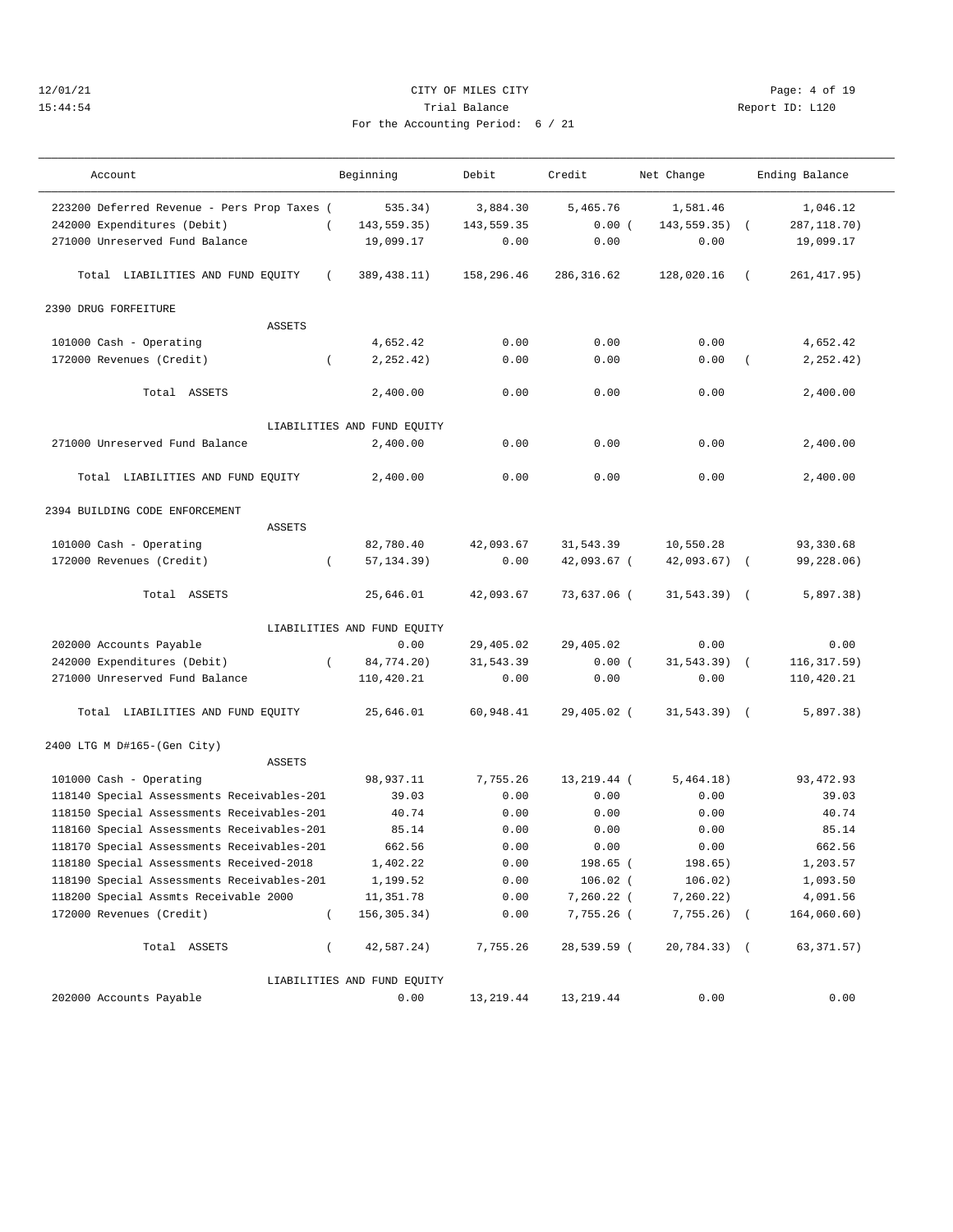## 12/01/21 CITY OF MILES CITY Page: 5 of 19 15:44:54 Trial Balance Report ID: L120 For the Accounting Period: 6 / 21

| Account                                    |                | Beginning                   | Debit      | Credit       | Net Change   |            | Ending Balance |
|--------------------------------------------|----------------|-----------------------------|------------|--------------|--------------|------------|----------------|
| 223000 Deferred Revenue/Uncollected Taxes  |                | 14,780.99                   | 7,564.89   | 0.00(        | 7,564.89)    |            | 7,216.10       |
| 242000 Expenditures (Debit)                | $\left($       | 142, 149. 75)               | 13, 219.44 | 0.00(        | 13, 219. 44) |            | 155, 369.19)   |
| 271000 Unreserved Fund Balance             |                | 84,781.52                   | 0.00       | 0.00         | 0.00         |            | 84,781.52      |
| Total LIABILITIES AND FUND EQUITY          | $\left($       | 42,587.24)                  | 34,003.77  | 13,219.44 (  | 20,784.33)   | $\sqrt{2}$ | 63, 371.57)    |
| 2420 LTG M D#167-(MilesAddn Etc)           |                |                             |            |              |              |            |                |
| <b>ASSETS</b>                              |                |                             |            |              |              |            |                |
| 101000 Cash - Operating                    |                | 18, 214.52                  | 901.34     | $1,673.23$ ( | 771.89)      |            | 17,442.63      |
| 118170 Special Assessments Receivables-201 |                | 0.04                        | 0.00       | 0.00         | 0.00         |            | 0.04           |
| 118180 Special Assessments Received-2018   |                | 66.18                       | 0.00       | 0.00         | 0.00         |            | 66.18          |
| 118190 Special Assessments Receivables-201 |                | 157.52                      | 0.00       | 0.00         | 0.00         |            | 157.52         |
| 118200 Special Assmts Receivable 2000      |                | 1,176.05                    | 0.00       | 885.30 (     | 885.30)      |            | 290.75         |
| 172000 Revenues (Credit)                   | $\left($       | 15,296.92)                  | 0.00       | 901.34 (     | $901.34)$ (  |            | 16, 198.26)    |
| Total ASSETS                               |                | 4,317.39                    | 901.34     | $3,459.87$ ( | 2,558.53)    |            | 1,758.86       |
|                                            |                | LIABILITIES AND FUND EQUITY |            |              |              |            |                |
| 202000 Accounts Payable                    |                | 0.00                        | 1,673.23   | 1,673.23     | 0.00         |            | 0.00           |
| 223000 Deferred Revenue/Uncollected Taxes  |                | 1,399.79                    | 885.30     | 0.00(        | 885.30)      |            | 514.49         |
| 242000 Expenditures (Debit)                | $\left($       | 18,804.06)                  | 1,673.23   | 0.00(        | 1.673.23)    |            | 20,477.29)     |
| 271000 Unreserved Fund Balance             |                | 21,721.66                   | 0.00       | 0.00         | 0.00         |            | 21,721.66      |
| Total LIABILITIES AND FUND EQUITY          |                | 4,317.39                    | 4.231.76   | $1.673.23$ ( | 2,558.53)    |            | 1,758.86       |
|                                            |                |                             |            |              |              |            |                |
| 2430 LTG M D#171-(Balsam Est)              |                |                             |            |              |              |            |                |
| <b>ASSETS</b>                              |                |                             |            |              |              |            |                |
| 101000 Cash - Operating                    |                | 1,685.87                    | 135.67     | 181.75 (     | 46.08)       |            | 1,639.79       |
| 118200 Special Assmts Receivable 2000      |                | 133.38                      | 0.00       | 133.38 (     | 133.38)      |            | 0.00           |
| 172000 Revenues (Credit)                   | $\left($       | 4,605.51)                   | 0.00       | 135.67 (     | 135.67)      | $\sqrt{ }$ | 4,741.18)      |
| Total ASSETS                               | $\left($       | 2,786.26)                   | 135.67     | 450.80 (     | $315.13)$ (  |            | 3, 101.39)     |
|                                            |                | LIABILITIES AND FUND EQUITY |            |              |              |            |                |
| 202000 Accounts Payable                    |                | 0.00                        | 181.75     | 181.75       | 0.00         |            | 0.00           |
| 223000 Deferred Revenue/Uncollected Taxes  |                | 133.38                      | 133.38     | 0.00(        | 133.38)      |            | 0.00           |
| 242000 Expenditures (Debit)                | $\overline{ }$ | 7, 185.94)                  | 181.75     | 0.00(        | 181.75)      |            | 7,367.69)      |
| 271000 Unreserved Fund Balance             |                | 4,266.30                    | 0.00       | 0.00         | 0.00         |            | 4,266.30       |
| Total LIABILITIES AND FUND EQUITY          | $\sqrt{2}$     | 2,786.26)                   | 496.88     | 181.75 (     | $315.13)$ (  |            | 3, 101.39)     |
| 2440 LTG M D#172-(Main Str)                |                |                             |            |              |              |            |                |
| ASSETS                                     |                |                             |            |              |              |            |                |
| 101000 Cash - Operating                    |                | 12,948.67                   | 988.17     | 1,688.33 (   | 700.16)      |            | 12,248.51      |
| 118200 Special Assmts Receivable 2000      |                | 1,470.08                    | 0.00       | 971.43 (     | 971.43)      |            | 498.65         |
| 172000 Revenues (Credit)                   | $\left($       | 29,385.93)                  | 0.00       | 988.17 (     | 988.17) (    |            | 30,374.10)     |
| Total ASSETS                               | $\left($       | 14,967.18)                  | 988.17     | $3,647.93$ ( | $2,659.76$ ( |            | 17,626.94)     |

LIABILITIES AND FUND EQUITY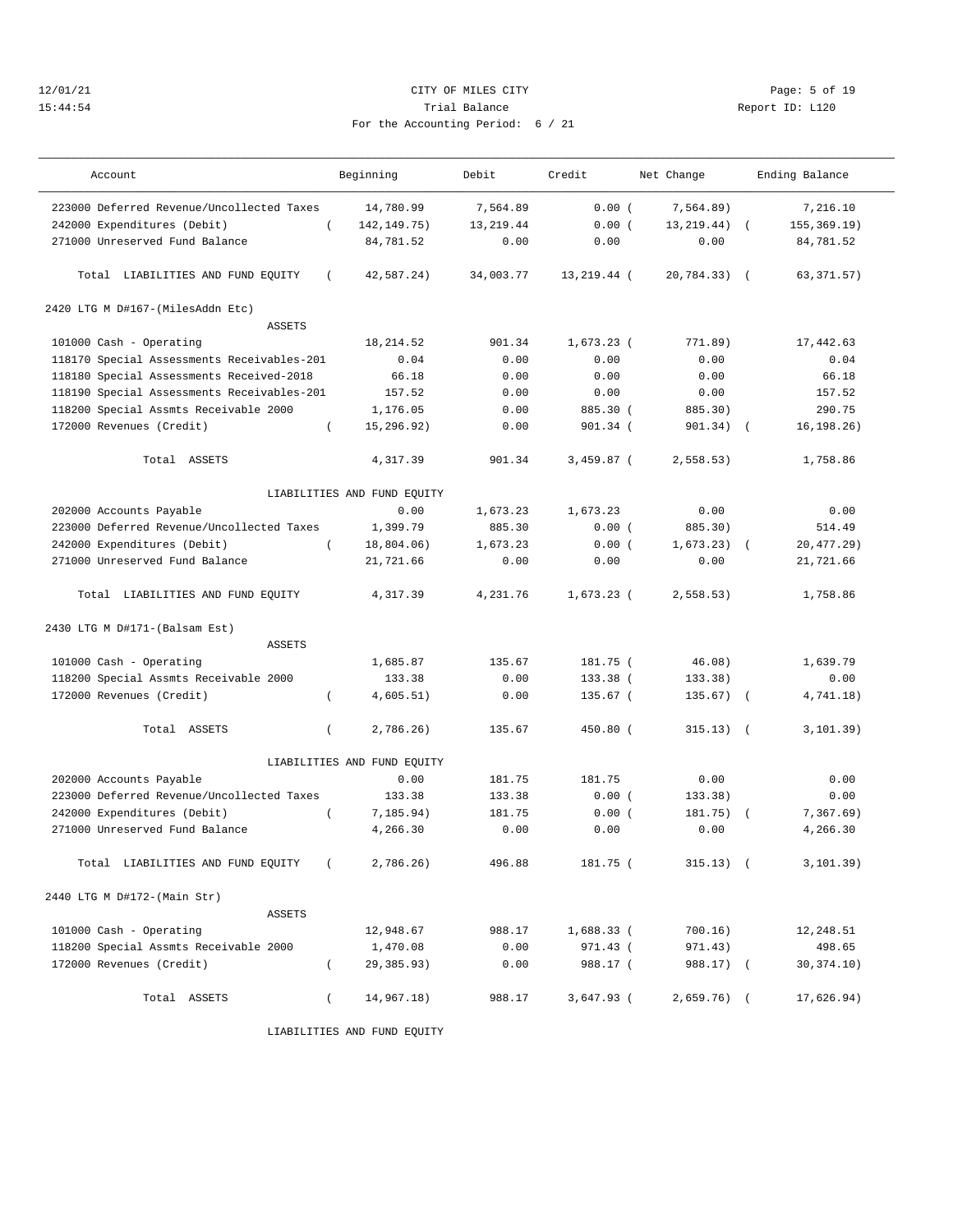## 12/01/21 CITY OF MILES CITY Page: 6 of 19 15:44:54 Trial Balance Report ID: L120 For the Accounting Period: 6 / 21

| Account                                    |                  | Beginning                   | Debit    | Credit       | Net Change   |            | Ending Balance |
|--------------------------------------------|------------------|-----------------------------|----------|--------------|--------------|------------|----------------|
| 202000 Accounts Payable                    |                  | 0.00                        | 1,688.33 | 1,688.33     | 0.00         |            | 0.00           |
| 223000 Deferred Revenue/Uncollected Taxes  |                  | 1,470.08                    | 971.43   | 0.00(        | 971.43)      |            | 498.65         |
| 242000 Expenditures (Debit)                |                  | 25,804.72)                  | 1,688.33 | 0.00(        | 1,688.33)    |            | 27,493.05)     |
| 271000 Unreserved Fund Balance             |                  | 9,367.46                    | 0.00     | 0.00         | 0.00         |            | 9,367.46       |
| Total LIABILITIES AND FUND EQUITY          | $\left($         | 14,967.18)                  | 4,348.09 | $1,688.33$ ( | $2,659.76$ ( |            | 17,626.94)     |
| 2450 LTG M D#195-(SG-Trico)                |                  |                             |          |              |              |            |                |
| <b>ASSETS</b>                              |                  |                             |          |              |              |            |                |
| 101000 Cash - Operating                    |                  | 1,615.16                    | 75.32    | $525.00$ (   | 449.68)      |            | 1,165.48       |
| 118200 Special Assmts Receivable 2000      |                  | 158.15                      | 0.00     | 73.97(       | 73.97)       |            | 84.18          |
| 172000 Revenues (Credit)                   | $\left($         | 3,047.33)                   | 0.00     | 75.32(       | 75.32)       | $\sqrt{2}$ | 3, 122.65)     |
| Total ASSETS                               | $\left($         | 1, 274.02)                  | 75.32    | $674.29$ (   | 598.97) (    |            | 1,872.99)      |
|                                            |                  | LIABILITIES AND FUND EQUITY |          |              |              |            |                |
| 202000 Accounts Payable                    |                  | 0.00                        | 525.00   | 525.00       | 0.00         |            | 0.00           |
| 223000 Deferred Revenue/Uncollected Taxes  |                  | 158.15                      | 73.97    | 0.00(        | 73.97)       |            | 84.18          |
| 242000 Expenditures (Debit)                | $\left($         | 6.659.72)                   | 525.00   | 0.00(        | 525.00)      | $\sqrt{2}$ | 7,184.72)      |
| 271000 Unreserved Fund Balance             |                  | 5,227.55                    | 0.00     | 0.00         | 0.00         |            | 5,227.55       |
| Total LIABILITIES AND FUND EQUITY          | $\left($         | 1,274.02)                   | 1,123.97 | $525.00$ (   | 598.97) (    |            | 1.872.99       |
| 2470 LTG M D#202-(SG-MDU&NV)               |                  |                             |          |              |              |            |                |
| <b>ASSETS</b>                              |                  |                             |          |              |              |            |                |
| 101000 Cash - Operating                    |                  | 4,854.79                    | 280.34   | 454.19 (     | 173.85)      |            | 4,680.94       |
| 118180 Special Assessments Received-2018   |                  | 98.28                       | 0.00     | 0.00         | 0.00         |            | 98.28          |
| 118190 Special Assessments Receivables-201 |                  | 141.48                      | 0.00     | 0.00         | 0.00         |            | 141.48         |
| 118200 Special Assmts Receivable 2000      |                  | 380.75                      | 0.00     | $275.45$ (   | 275.45)      |            | 105.30         |
| 172000 Revenues (Credit)                   | $\overline{ }$   | 5,627.91)                   | 0.00     | 280.34 (     | 280.34)      | $\sqrt{ }$ | 5,908.25)      |
| Total ASSETS                               | $\left($         | 152.61)                     | 280.34   | $1,009.98$ ( | $729.64)$ (  |            | 882.25)        |
|                                            |                  | LIABILITIES AND FUND EQUITY |          |              |              |            |                |
| 202000 Accounts Payable                    |                  | 0.00                        | 454.19   | 454.19       | 0.00         |            | 0.00           |
| 223000 Deferred Revenue/Uncollected Taxes  |                  | 620.51                      | 275.45   | 0.00(        | 275.45)      |            | 345.06         |
| 242000 Expenditures (Debit)                | $\overline{(\ }$ | 5,871.31)                   | 454.19   | 0.00(        | 454.19)      |            | 6, 325.50)     |
| 271000 Unreserved Fund Balance             |                  | 5,098.19                    | 0.00     | 0.00         | 0.00         |            | 5,098.19       |
| Total LIABILITIES AND FUND EQUITY          | $\sqrt{2}$       | 152.61)                     | 1,183.83 | 454.19 (     | 729.64) (    |            | 882.25)        |
| 2480 LTG M M#173-(Milestown Estates)       |                  |                             |          |              |              |            |                |
| ASSETS                                     |                  |                             |          |              |              |            |                |
| 101000 Cash - Operating                    |                  | 1,622.54                    | 83.37    | 33.01        | 50.36        |            | 1,672.90       |
| 118200 Special Assmts Receivable 2000      |                  | 359.22                      | 0.00     | $81.89$ (    | 81.89)       |            | 277.33         |
| 172000 Revenues (Credit)                   | $\left($         | 2,921.98)                   | 0.00     | 83.37 (      | $83.37)$ (   |            | 3,005.35)      |
| Total ASSETS                               | $\left($         | 940.22)                     | 83.37    | 198.27 (     | 114.90) (    |            | 1,055.12)      |

LIABILITIES AND FUND EQUITY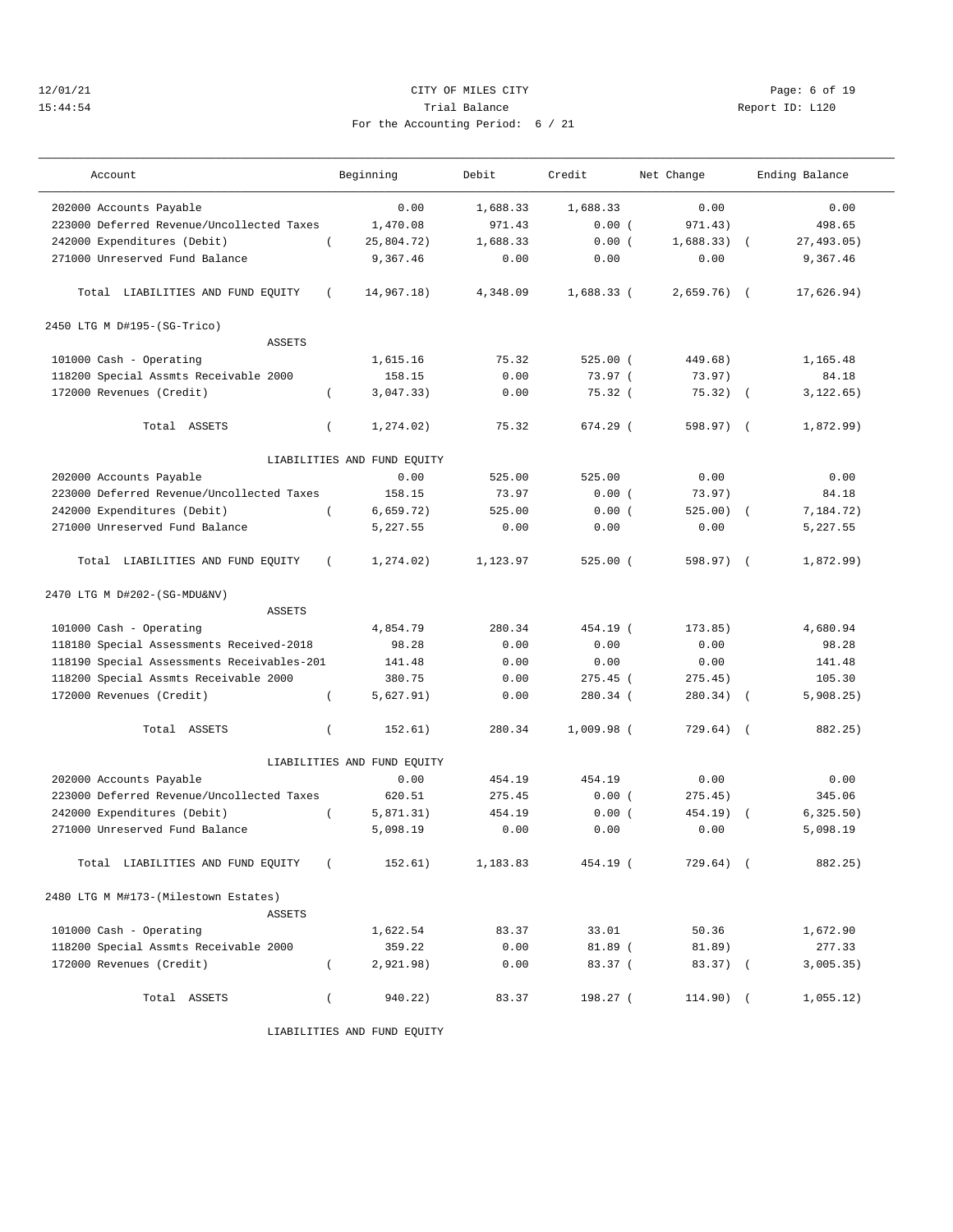## 12/01/21 CITY OF MILES CITY Page: 7 of 19 15:44:54 Trial Balance Report ID: L120 For the Accounting Period: 6 / 21

| Account                                       | Beginning                   | Debit        | Credit                      | Net Change    |            | Ending Balance |
|-----------------------------------------------|-----------------------------|--------------|-----------------------------|---------------|------------|----------------|
| 202000 Accounts Payable                       | 0.00                        | 33.01        | 33.01                       | 0.00          |            | 0.00           |
| 223000 Deferred Revenue/Uncollected Taxes     | 359.22                      | 81.89        | 0.00(                       | 81.89)        |            | 277.33         |
| 242000 Expenditures (Debit)                   | 2,407.52)                   | 33.01        | 0.00(                       | 33.01)        |            | 2,440.53)      |
| 271000 Unreserved Fund Balance                | 1,108.08                    | 0.00         | 0.00                        | 0.00          |            | 1,108.08       |
| Total LIABILITIES AND FUND EQUITY<br>$\left($ | 940.22)                     | 147.91       | $33.01$ (                   | $114.90)$ (   |            | 1,055.12)      |
| 2510 STR MAINT DIST #204                      |                             |              |                             |               |            |                |
| <b>ASSETS</b>                                 |                             |              |                             |               |            |                |
| 101000 Cash - Operating                       | 599,596.24                  | 110, 175. 14 | 220,850.48 (                | 110,675.34)   |            | 488,920.90     |
| 118130 Special Assessments Receivable 2013    | 32.59                       | 0.00         | 0.00                        | 0.00          |            | 32.59          |
| 118140 Special Assessments Receivables-201    | 31.99                       | 0.00         | 0.00                        | 0.00          |            | 31.99          |
| 118150 Special Assessments Receivables-201    | 34.52                       | 0.00         | 0.00                        | 0.00          |            | 34.52          |
| 118160 Special Assessments Receivables-201    | 180.96                      | 0.00         | 0.00                        | 0.00          |            | 180.96         |
| 118170 Special Assessments Receivables-201    | 1,145.70                    | 0.00         | 0.00                        | 0.00          |            | 1,145.70       |
| 118180 Special Assessments Received-2018      | 5,249.38                    | 0.00         | 0.00                        | 0.00          |            | 5,249.38       |
| 118190 Special Assessments Receivables-201    | 9,682.34                    | 0.00         | 989.40 (                    | 989.40)       |            | 8,692.94       |
| 118200 Special Assmts Receivable 2000         | 104,519.16                  | 0.00         | 73,513.06 (                 | 73, 513.06)   |            | 31,006.10      |
| 132000 Due From Government (Short Term)       | 18,400.00                   | 0.00         | 18,400.00 (                 | 18,400.00)    |            | 0.00           |
| 172000 Revenues (Credit)<br>$\left($          | 2,470,833.20)               | 28,613.00    | 119,083.14 (                | 90,470.14)    | $\sqrt{2}$ | 2,561,303.34)  |
| Total ASSETS<br>$\left($                      | 1,731,960.32)               | 138,788.14   | 432,836.08 (                | 294,047.94) ( |            | 2,026,008.26   |
|                                               | LIABILITIES AND FUND EQUITY |              |                             |               |            |                |
| 202000 Accounts Payable                       | 77,439.76                   | 107,631.80   | 30,528.96 (                 | 77,102.84)    |            | 336.92         |
| 223000 Deferred Revenue/Uncollected Taxes     | 120,876.65                  | 74,502.46    | 0.00(                       | 74,502.46)    |            | 46, 374. 19    |
| 242000 Expenditures (Debit)<br>$\left($       | 2,287,436.85)               | 1,615,132.00 | 1,471,384.36 (              | 143,747.64)   | $\left($   | 2,431,184.49)  |
| 271000 Unreserved Fund Balance                | 357,160.12                  | 0.00         | 1,305.00                    | 1,305.00      |            | 358,465.12     |
| Total LIABILITIES AND FUND EQUITY             | (1, 731, 960.32)            |              | 1,797,266.26 1,503,218.32 ( | 294,047.94)   | $\sqrt{ }$ | 2,026,008.26)  |
| 2520 STR MAINT DIST #205                      |                             |              |                             |               |            |                |
| <b>ASSETS</b>                                 |                             |              |                             |               |            |                |
| 101000 Cash - Operating                       | 271,303.48                  | 20,800.21    | 29,246.65 (                 | 8,446.44)     |            | 262,857.04     |
| 118140 Special Assessments Receivables-201    | 214.50                      | 0.00         | 0.00                        | 0.00          |            | 214.50         |
| 118150 Special Assessments Receivables-201    | 210.08                      | 0.00         | 0.00                        | 0.00          |            | 210.08         |
| 118160 Special Assessments Receivables-201    | 317.14                      | 0.00         | 0.00                        | 0.00          |            | 317.14         |
| 118170 Special Assessments Receivables-201    | 1,646.90                    | 0.00         | 0.00                        | 0.00          |            | 1,646.90       |
| 118180 Special Assessments Received-2018      | 4,516.35                    | 0.00         | 851.08 (                    | 851.08)       |            | 3,665.27       |
| 118190 Special Assessments Receivables-201    | 1,348.01                    | 0.00         | 0.00                        | 0.00          |            | 1,348.01       |
| 118200 Special Assmts Receivable 2000         | 20,186.53                   | 0.00         | 10,957.62 (                 | 10,957.62)    |            | 9,228.91       |
| 132000 Due From Government (Short Term)       | 4,600.00                    | 0.00         | $4,600.00$ (                | 4,600.00)     |            | 0.00           |
| 172000 Revenues (Credit)<br>$\left($          | 226, 167. 23)               | 4,600.00     | 20,930.21 (                 | 16,330.21)    | $\sqrt{2}$ | 242, 497.44)   |
| Total ASSETS                                  | 78,175.76                   | 25,400.21    | 66,585.56 (                 | 41,185.35)    |            | 36,990.41      |
|                                               | LIABILITIES AND FUND EQUITY |              |                             |               |            |                |
| 202000 Accounts Payable                       | 0.00                        | 4,656.05     | 4,740.28                    | 84.23         |            | 84.23          |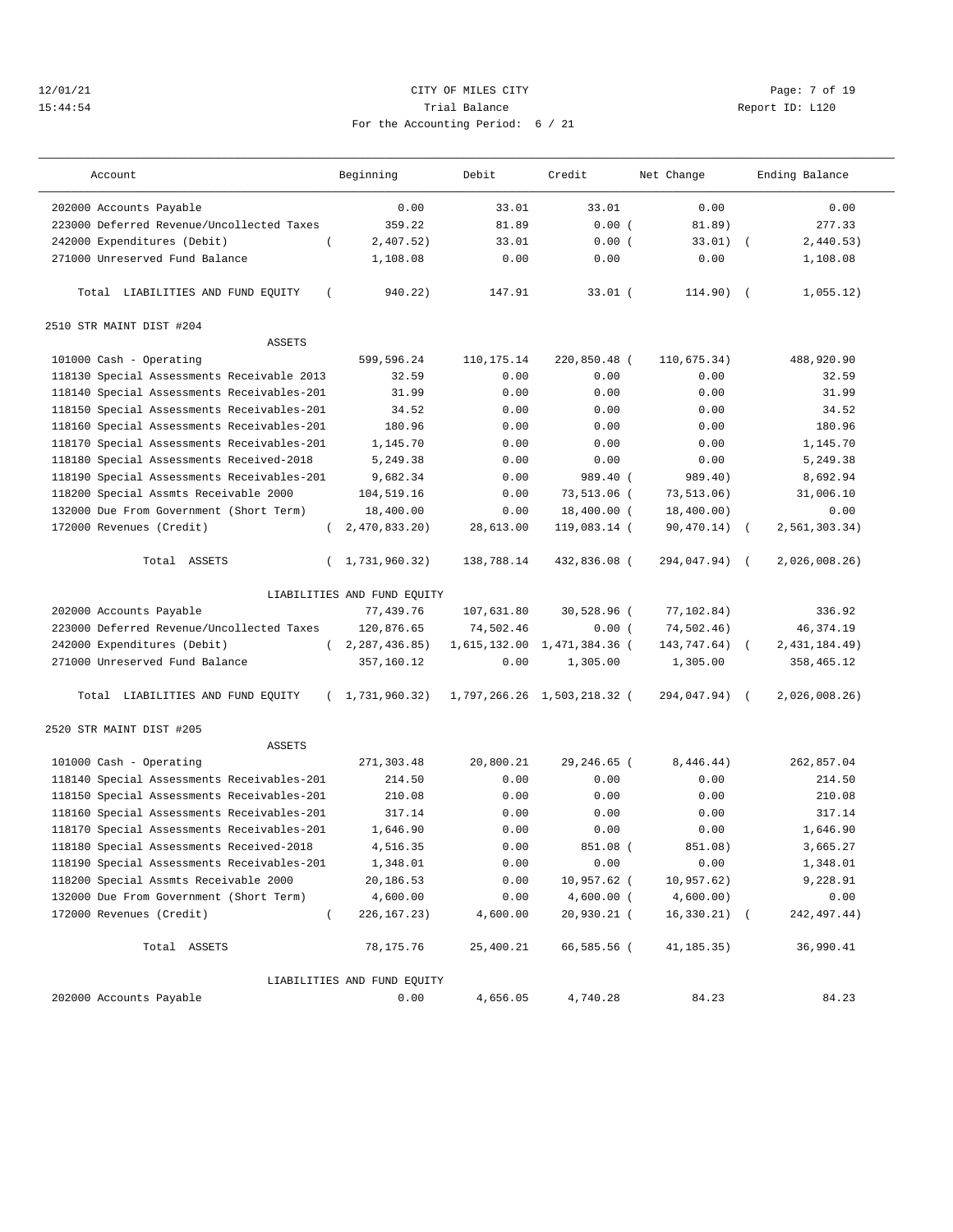## 12/01/21 CITY OF MILES CITY Page: 8 of 19 15:44:54 Trial Balance Report ID: L120 For the Accounting Period: 6 / 21

| Account                                                      | Beginning                   | Debit     | Credit        | Net Change    | Ending Balance            |
|--------------------------------------------------------------|-----------------------------|-----------|---------------|---------------|---------------------------|
| 223000 Deferred Revenue/Uncollected Taxes                    | 28, 439.35                  | 11,808.70 | 0.00(         | 11,808.70)    | 16,630.65                 |
| 242000 Expenditures (Debit)                                  | $\left($<br>190,751.20)     | 29,330.88 | 0.00(         | 29,330.88)    | 220,082.08)               |
| 271000 Unreserved Fund Balance                               | 240,487.61                  | 130.00    | 0.00(         | 130.00)       | 240,357.61                |
| Total LIABILITIES AND FUND EQUITY                            | 78,175.76                   | 45,925.63 | 4,740.28 (    | 41, 185. 35)  | 36,990.41                 |
| 2540 STR MAINT DIST#207-(MILESTOWN ESTATES)<br><b>ASSETS</b> |                             |           |               |               |                           |
| 101000 Cash - Operating                                      | 4,823.65                    | 115.87    | $466.83$ (    | 350.96)       | 4,472.69                  |
| 118200 Special Assmts Receivable 2000                        | 478.31                      | 0.00      | $109.03$ (    | 109.03)       | 369.28                    |
| 172000 Revenues (Credit)                                     | $\left($<br>4, 160.09)      | 0.00      | $115.87$ (    | $115.87$ (    | 4,275.96)                 |
|                                                              |                             |           |               |               |                           |
| Total ASSETS                                                 | 1,141.87                    | 115.87    | 691.73 (      | 575.86)       | 566.01                    |
|                                                              | LIABILITIES AND FUND EQUITY |           |               |               |                           |
| 202000 Accounts Payable                                      | 0.00                        | 4.18      | 4.18          | 0.00          | 0.00                      |
| 223000 Deferred Revenue/Uncollected Taxes                    | 478.31                      | 109.03    | 0.00(         | 109.03)       | 369.28                    |
| 242000 Expenditures (Debit)                                  | $\left($<br>4,814.19)       | 466.83    | 0.00(         | 466.83)       | 5, 281, 02)<br>$\sqrt{2}$ |
| 271000 Unreserved Fund Balance                               | 5.477.75                    | 0.00      | 0.00          | 0.00          | 5,477.75                  |
| Total LIABILITIES AND FUND EQUITY                            | 1,141.87                    | 580.04    | $4.18$ (      | $575.86$ )    | 566.01                    |
| 2701 Fire Grants                                             |                             |           |               |               |                           |
| <b>ASSETS</b>                                                |                             |           |               |               |                           |
| 101000 Cash - Operating                                      | 6,460.70                    | 0.00      | 0.00          | 0.00          | 6,460.70                  |
| 172000 Revenues (Credit)                                     | 352.00)<br>$\left($         | 0.00      | 0.00          | 0.00          | 352.00)                   |
| Total ASSETS                                                 | 6,108.70                    | 0.00      | 0.00          | 0.00          | 6,108.70                  |
|                                                              | LIABILITIES AND FUND EQUITY |           |               |               |                           |
| 271000 Unreserved Fund Balance                               | 6,108.70                    | 0.00      | 0.00          | 0.00          | 6,108.70                  |
| Total LIABILITIES AND FUND EQUITY                            | 6,108.70                    | 0.00      | 0.00          | 0.00          | 6,108.70                  |
| 2820 GAS TAX                                                 |                             |           |               |               |                           |
| <b>ASSETS</b>                                                |                             |           |               |               |                           |
| 101000 Cash - Operating                                      | 28,572.41                   | 14,184.04 | 42,756.45 (   | 28,572.41)    | 0.00                      |
| 172000 Revenues (Credit)                                     | 156,024.39)<br>$\left($     | 0.00      | 14, 184, 04 ( | 14, 184.04)   | 170,208.43)<br>$\sqrt{2}$ |
|                                                              |                             |           |               |               |                           |
| Total ASSETS                                                 | 127,451.98)<br>$\left($     | 14,184.04 | 56,940.49 (   | 42,756.45) (  | 170,208.43)               |
|                                                              | LIABILITIES AND FUND EQUITY |           |               |               |                           |
| 242000 Expenditures (Debit)                                  | 127,452.14)<br>$\sqrt{2}$   | 42,756.45 | 0.00(         | $42,756.45$ ( | 170, 208.59)              |
| 271000 Unreserved Fund Balance                               | 0.16                        | 0.00      | 0.00          | 0.00          | 0.16                      |
| Total LIABILITIES AND FUND EQUITY (                          | 127,451.98)                 | 42,756.45 | 0.00(         | $42,756.45$ ( | 170,208.43)               |
| 2821 HB473- Fuel Tax                                         |                             |           |               |               |                           |

ASSETS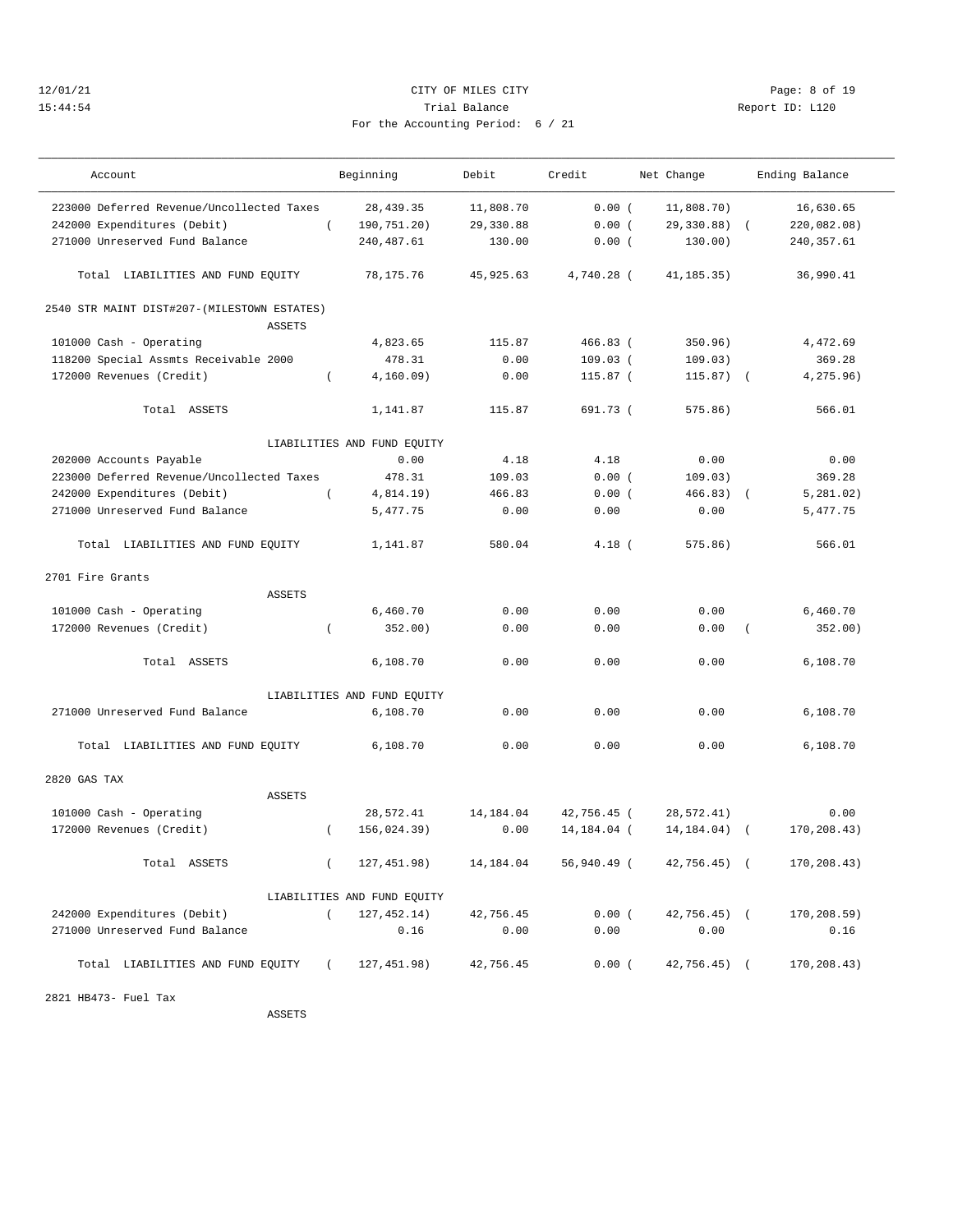## 12/01/21 CITY OF MILES CITY Page: 9 of 19 15:44:54 Trial Balance Report ID: L120 For the Accounting Period: 6 / 21

| Account                                    |                  | Beginning                   | Debit      | Credit         | Net Change    |            | Ending Balance |
|--------------------------------------------|------------------|-----------------------------|------------|----------------|---------------|------------|----------------|
| 102131 Restricted Cash- HB473              |                  | 195, 415.27                 | 0.00       | 0.00           | 0.00          |            | 195, 415.27    |
| 172000 Revenues (Credit)                   | $\left($         | 195, 414. 18)               | 0.00       | 0.00           | 0.00          |            | 195, 414. 18)  |
|                                            |                  |                             |            |                |               |            |                |
| Total ASSETS                               |                  | 1.09                        | 0.00       | 0.00           | 0.00          |            | 1.09           |
|                                            |                  |                             |            |                |               |            |                |
|                                            |                  | LIABILITIES AND FUND EQUITY |            |                |               |            |                |
| 271000 Unreserved Fund Balance             |                  | 1.09                        | 0.00       | 0.00           | 0.00          |            | 1.09           |
| Total LIABILITIES AND FUND EQUITY          |                  | 1.09                        | 0.00       | 0.00           | 0.00          |            | 1.09           |
| 2850 Southeastern Montana Dispatch-911     |                  |                             |            |                |               |            |                |
| <b>ASSETS</b>                              |                  |                             |            |                |               |            |                |
| 101000 Cash - Operating                    |                  | 136, 359.23                 | 16.82      | 29,284.02 (    | 29, 267. 20)  |            | 107,092.03     |
| 172000 Revenues (Credit)                   | $\left($         | 209, 453.92)                | 0.00       | $16.82$ (      | $16.82)$ (    |            | 209,470.74)    |
|                                            |                  |                             |            |                |               |            |                |
| Total ASSETS                               | $\left($         | 73,094.69)                  | 16.82      | 29,300.84 (    | 29,284.02)    | $\sqrt{2}$ | 102,378.71)    |
|                                            |                  | LIABILITIES AND FUND EQUITY |            |                |               |            |                |
| 202000 Accounts Payable                    |                  | 0.00                        | 14,360.77  | 20,005.77      | 5,645.00      |            | 5,645.00       |
| 242000 Expenditures (Debit)                | $\left($         | 219, 371.56)                | 97,162.02  | $62, 233.00$ ( | 34,929.02)    | $\left($   | 254,300.58)    |
| 271000 Unreserved Fund Balance             |                  | 146, 276.87                 | 0.00       | 0.00           | 0.00          |            | 146,276.87     |
| Total LIABILITIES AND FUND EQUITY          | $\left($         | 73,094.69)                  | 111,522.79 | 82,238.77 (    | 29,284.02)    | $\sqrt{2}$ | 102,378.71)    |
| 2880 LIBRARY GRANTS                        |                  |                             |            |                |               |            |                |
| <b>ASSETS</b>                              |                  |                             |            |                |               |            |                |
| 101000 Cash - Operating                    |                  | 150.50                      | 63.00      | $265.50$ (     | 202.50)       | $\sqrt{2}$ | 52.00)         |
| 101003 Cash - per capita                   |                  | 22,528.91                   | 0.00       | 0.00           | 0.00          |            | 22,528.91      |
| 101020 Cash - Partners Program             |                  | 28, 205.64                  | 0.00       | 195.00 (       | 195.00)       |            | 28,010.64      |
| 101021 Cash-One Time Endowments            |                  | 1,784.09                    | 0.00       | 0.00           | 0.00          |            | 1,784.09       |
| 101030 Cash - Sagebrush Fed/Base Grant     |                  | 20, 212.89                  | 0.00       | 0.00           | 0.00          |            | 20, 212.89     |
| 101032 Cash- Library Board of Trustees Mul |                  | 84,050.97                   | 0.00       | 0.00           | 0.00          |            | 84,050.97      |
| 172000 Revenues (Credit)                   |                  | 11, 154.92)                 | 0.00       | 63.00(         | 63.00)        | $\sqrt{2}$ | 11,217.92)     |
| Total ASSETS                               |                  | 145,778.08                  | 63.00      | $523.50$ (     | 460.50)       |            | 145, 317.58    |
|                                            |                  | LIABILITIES AND FUND EQUITY |            |                |               |            |                |
| 202000 Accounts Payable                    |                  | 0.00                        | 460.50     | 460.50         | 0.00          |            | 0.00           |
| 242000 Expenditures (Debit)                | $\overline{(\ }$ | 8, 212.45)                  | 460.50     | 0.00(          | 460.50)       |            | 8.672.95)      |
| 271000 Unreserved Fund Balance             |                  | 153,990.53                  | 0.00       | 0.00           | 0.00          |            | 153,990.53     |
| Total LIABILITIES AND FUND EQUITY          |                  | 145,778.08                  | 921.00     | 460.50 (       | 460.50)       |            | 145, 317.58    |
| 2935 Historic Preservation                 |                  |                             |            |                |               |            |                |
| ASSETS                                     |                  |                             |            |                |               |            |                |
| 101000 Cash - Operating                    |                  | 25,043.88                   | 3,000.00   | 339.58         | 2,660.42      |            | 27,704.30      |
| 172000 Revenues (Credit)                   | $\left($         | 7,120.40)                   | 0.00       | $3,000.00$ (   | $3,000.00)$ ( |            | 10,120.40)     |
| Total ASSETS                               |                  | 17,923.48                   | 3,000.00   | 3,339.58 (     | 339.58)       |            | 17,583.90      |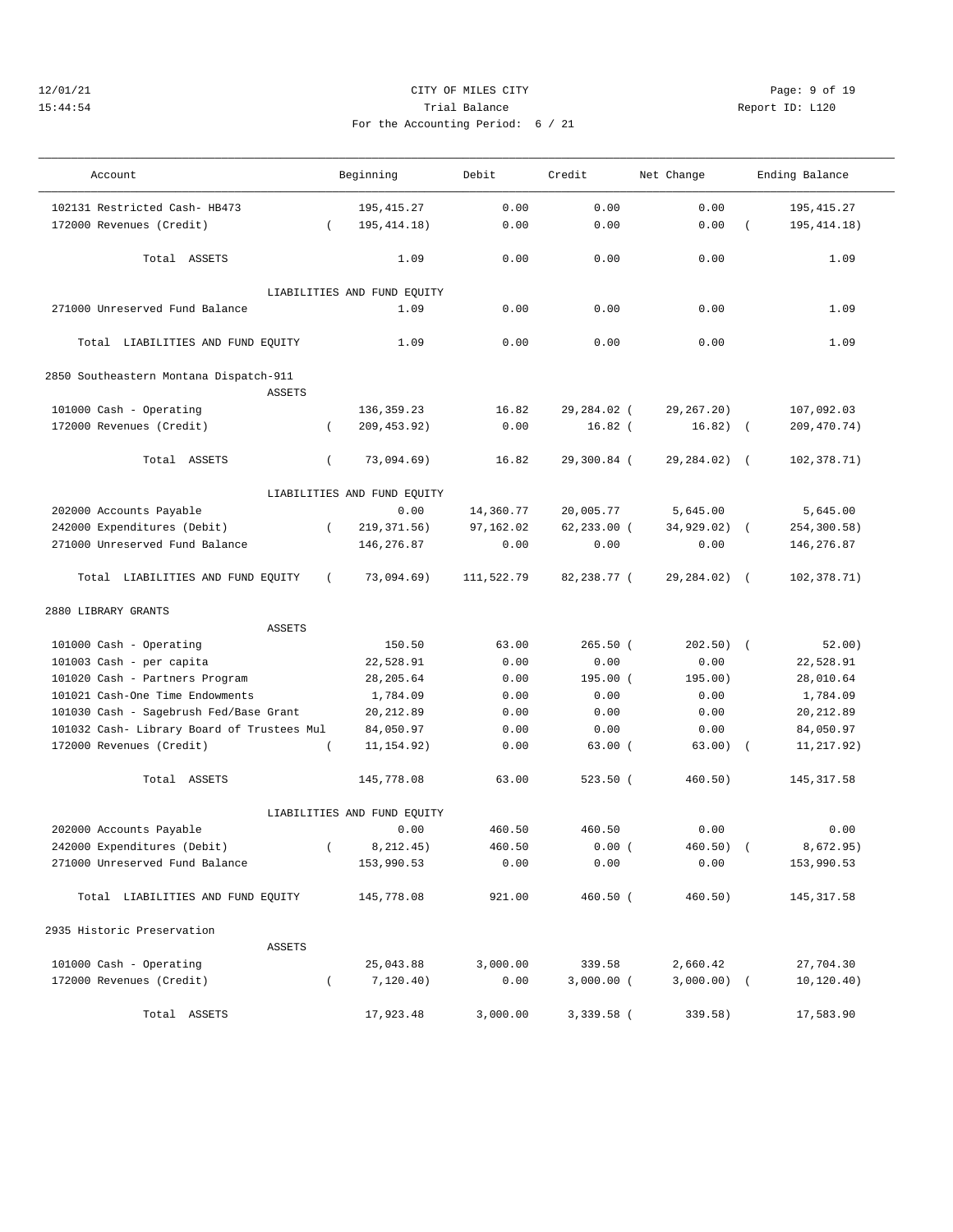## 12/01/21 Page: 10 of 19 15:44:54 Trial Balance Report ID: L120 For the Accounting Period: 6 / 21

| Account                                    |          | Beginning                   | Debit        | Credit                        | Net Change     |            | Ending Balance   |
|--------------------------------------------|----------|-----------------------------|--------------|-------------------------------|----------------|------------|------------------|
|                                            |          | LIABILITIES AND FUND EQUITY |              |                               |                |            |                  |
| 202000 Accounts Payable                    |          | 0.00                        | 61.03        | 61.03                         | 0.00           |            | 0.00             |
| 242000 Expenditures (Debit)                | $\left($ | 2.814.81)                   | 339.58       | 0.00(                         | $339.58$ $($   |            | 3, 154.39)       |
| 271000 Unreserved Fund Balance             |          | 20,738.29                   | 0.00         | 0.00                          | 0.00           |            | 20,738.29        |
| Total LIABILITIES AND FUND EQUITY          |          | 17,923.48                   | 400.61       | $61.03$ (                     | 339.58)        |            | 17,583.90        |
| 2985 RETIRED SENIOR VOLUNTEER PROG (RSVP)  |          |                             |              |                               |                |            |                  |
| <b>ASSETS</b>                              |          |                             |              |                               |                |            |                  |
| 101000 Cash - Operating                    | $\left($ | 14,084.57)                  | 21,150.50    | 7,065.93                      | 14,084.57      |            | 0.00<br>5,264.66 |
| 101004 RSVP Non-Federal Cash Operating-Cus |          | 15,507.14                   | 77.62        | $10,320.10$ (                 | 10, 242, 48)   |            |                  |
| 101008 RSVP- Custer Excess                 |          | 9,398.50                    | 6,892.50     | 0.00                          | 6,892.50       |            | 16,291.00        |
| 101021 Cash-One Time Endowments            | $\left($ | 236.02)                     | 236.02       | 0.00                          | 236.02         |            | 0.00             |
| 103100 Petty Cash-                         |          | 200.00                      | 0.00         | 0.00                          | 0.00           |            | 200.00           |
| 172000 Revenues (Credit)                   | $\left($ | 80,900.68)                  | 0.00         | 18,165.66 (                   | 18,165.66)     | $\sqrt{2}$ | 99,066.34)       |
| Total ASSETS                               | $\left($ | 70,115.63)                  | 28, 356.64   | 35,551.69 (                   | 7,195.05)      | $\sqrt{2}$ | 77, 310.68)      |
|                                            |          | LIABILITIES AND FUND EQUITY |              |                               |                |            |                  |
| 202000 Accounts Payable                    |          | 0.00                        | 604.51       | 604.51                        | 0.00           |            | 0.00             |
| 242000 Expenditures (Debit)                | $\left($ | 92, 590.05)                 | 7,262.67     | $67.62$ (                     | $7,195.05)$ (  |            | 99,785.10)       |
| 271000 Unreserved Fund Balance             |          | 22, 474.42                  | 0.00         | 0.00                          | 0.00           |            | 22, 474.42       |
| Total LIABILITIES AND FUND EQUITY          | $\left($ | 70, 115.63)                 | 7,867.18     | 672.13 (                      | $7, 195.05)$ ( |            | 77, 310.68)      |
| 2991 Federal Recovery Funds                |          |                             |              |                               |                |            |                  |
| ASSETS                                     |          |                             |              |                               |                |            |                  |
| 101000 Cash - Operating                    |          | 0.00                        | 1,055,475.28 | 0.00                          | 1,055,475.28   |            | 1,055,475.28     |
| 172000 Revenues (Credit)                   |          | 0.00                        |              | 1,055,475.28 1,055,475.28     | 0.00           |            | 0.00             |
| Total ASSETS                               |          | 0.00                        |              | 2, 110, 950.56 1, 055, 475.28 | 1,055,475.28   |            | 1,055,475.28     |
|                                            |          | LIABILITIES AND FUND EQUITY |              |                               |                |            |                  |
| 223800 Deferred Revenue-Other              |          | 0.00                        |              | $0.00 \quad 1,055,475.28$     | 1,055,475.28   |            | 1,055,475.28     |
| Total LIABILITIES AND FUND EQUITY          |          | 0.00                        | 0.00         | 1,055,475.28                  | 1,055,475.28   |            | 1,055,475.28     |
| 3301 Judgement Settlement/Southgate        |          |                             |              |                               |                |            |                  |
| <b>ASSETS</b>                              |          |                             |              |                               |                |            |                  |
| 101000 Cash - Operating                    |          | 93, 464.58                  | 5,194.50     | 100,850.00 (                  | 95,655.50) (   |            | 2,190.92)        |
| 113220 Tax receivables Real-2020           |          | 94, 124. 98)                | 99,405.80    | 3,821.81                      | 95,583.99      |            | 1,459.01         |
| 115221 Tax Receivable Personal-2021        | $\left($ | 189.60)                     | 1,935.15     | 1,375.24                      | 559.91         |            | 370.31           |
| 122000 Accounts Receivable                 |          | 100,000.00                  | 0.00         | 100,000.00 (                  | 100,000.00)    |            | 0.00             |
| 172000 Revenues (Credit)                   | $\left($ | 194, 314.58)                | 100,000.00   | 5,194.50                      | 94,805.50      | $\left($   | 99,509.08)       |
|                                            |          |                             |              |                               |                |            |                  |
| Total ASSETS                               | $\left($ | 95,164.58)                  | 206, 535.45  | 211,241.55 (                  | $4,706.10)$ (  |            | 99,870.68)       |

LIABILITIES AND FUND EQUITY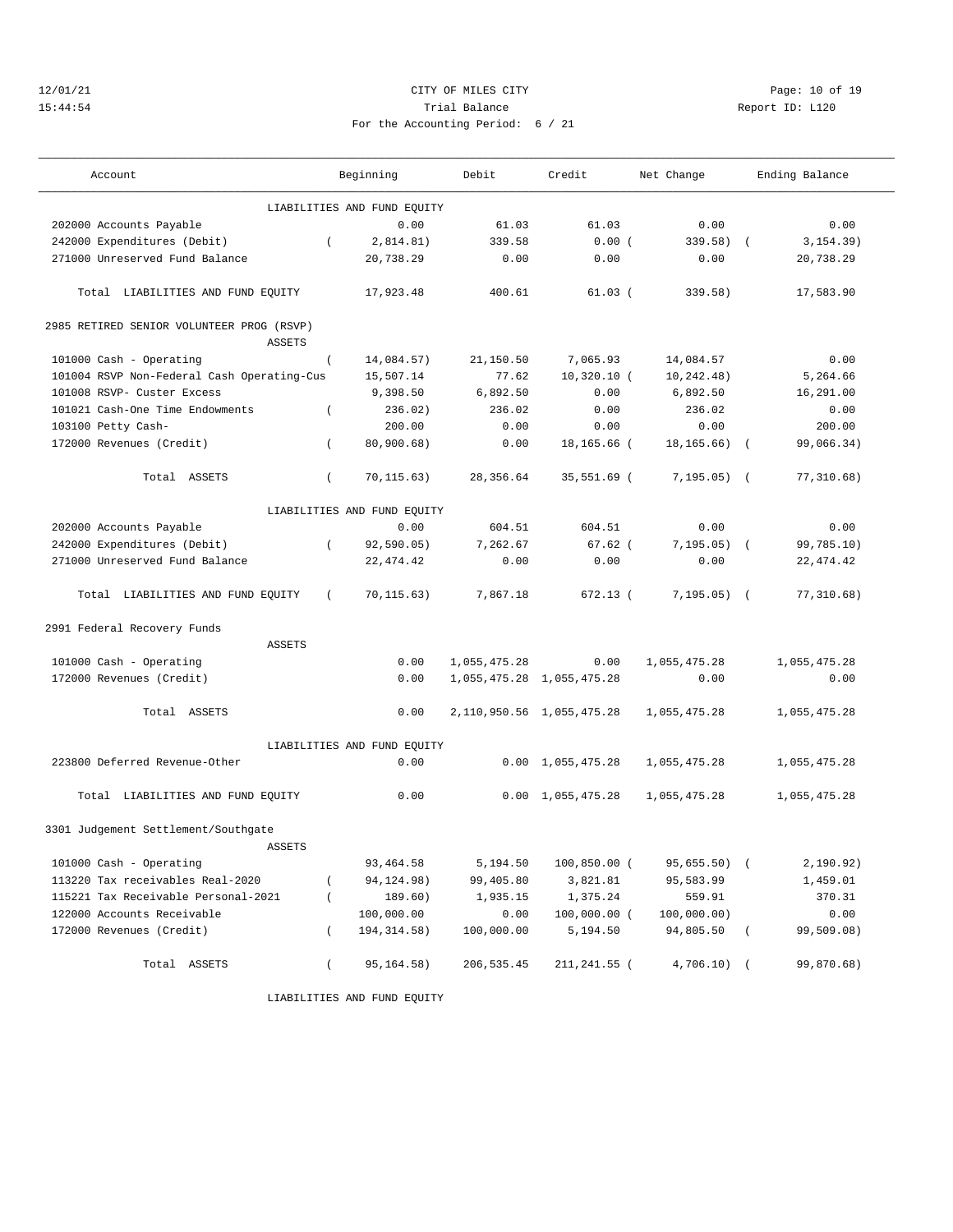## 12/01/21 Page: 11 of 19 15:44:54 Trial Balance Report ID: L120 For the Accounting Period: 6 / 21

| Account                                                                                                                                              | Beginning                                                         | Debit                                            | Credit                                             | Net Change                                       | Ending Balance                      |
|------------------------------------------------------------------------------------------------------------------------------------------------------|-------------------------------------------------------------------|--------------------------------------------------|----------------------------------------------------|--------------------------------------------------|-------------------------------------|
| 202000 Accounts Payable<br>223100 Deferred Revenue - Real Prop Taxes (<br>223200 Deferred Revenue - Pers Prop Taxes (<br>242000 Expenditures (Debit) | 201,699.52<br>94, 124. 98)<br>189.60)<br>100, 850.00)<br>$\left($ | 295,164.10<br>3,821.81<br>1,375.24<br>100,850.00 | 93,464.58 (<br>99,405.80<br>1,935.15<br>201,699.52 | 201,699.52)<br>95,583.99<br>559.91<br>100,849.52 | 0.00<br>1,459.01<br>370.31<br>0.48) |
| 271000 Unreserved Fund Balance                                                                                                                       | 101,699.52)<br>$\left($                                           | 0.00                                             | 0.00                                               | 0.00                                             | 101,699.52)<br>$\left($             |
|                                                                                                                                                      |                                                                   |                                                  |                                                    |                                                  |                                     |
| Total LIABILITIES AND FUND EQUITY                                                                                                                    | 95, 164. 58)<br>$\left($                                          | 401,211.15                                       | 396,505.05 (                                       | 4,706.10)                                        | 99,870.68)<br>$\sqrt{2}$            |
| 3400 SID REVOLVING FUND                                                                                                                              |                                                                   |                                                  |                                                    |                                                  |                                     |
| <b>ASSETS</b>                                                                                                                                        |                                                                   |                                                  |                                                    |                                                  |                                     |
| 101000 Cash - Operating                                                                                                                              | 2,985.00                                                          | 0.00                                             | 0.00                                               | 0.00                                             | 2,985.00                            |
|                                                                                                                                                      |                                                                   |                                                  |                                                    |                                                  |                                     |
| Total ASSETS                                                                                                                                         | 2,985.00                                                          | 0.00                                             | 0.00                                               | 0.00                                             | 2,985.00                            |
|                                                                                                                                                      |                                                                   |                                                  |                                                    |                                                  |                                     |
|                                                                                                                                                      | LIABILITIES AND FUND EQUITY                                       |                                                  |                                                    |                                                  |                                     |
| 271000 Unreserved Fund Balance                                                                                                                       | 2,985.00                                                          | 0.00                                             | 0.00                                               | 0.00                                             | 2,985.00                            |
| Total LIABILITIES AND FUND EQUITY                                                                                                                    | 2,985.00                                                          | 0.00                                             | 0.00                                               | 0.00                                             | 2,985.00                            |
| 3670 SID 211                                                                                                                                         |                                                                   |                                                  |                                                    |                                                  |                                     |
| <b>ASSETS</b>                                                                                                                                        |                                                                   |                                                  |                                                    |                                                  |                                     |
| 101000 Cash - Operating                                                                                                                              | 8,304.47                                                          | 292.04                                           | 0.00                                               | 292.04                                           | 8,596.51                            |
| 118200 Special Assmts Receivable 2000                                                                                                                | 665.29                                                            | 0.00                                             | 292.04 (                                           | 292.04)                                          | 373.25                              |
| 119000 Special Assmt Recbl - Deferred                                                                                                                | 31,921.37                                                         | 0.00                                             | 2,477.48 (                                         | 2,477.48)                                        | 29,443.89                           |
| 172000 Revenues (Credit)                                                                                                                             | 3, 119.23)<br>$\left($                                            | 0.00                                             | 292.04 (                                           | 292.04)                                          | 3,411.27)<br>$\sqrt{ }$             |
|                                                                                                                                                      |                                                                   |                                                  |                                                    |                                                  |                                     |
| Total ASSETS                                                                                                                                         | 37,771.90                                                         | 292.04                                           | $3,061.56$ (                                       | 2,769.52)                                        | 35,002.38                           |
|                                                                                                                                                      | LIABILITIES AND FUND EQUITY                                       |                                                  |                                                    |                                                  |                                     |
| 223000 Deferred Revenue/Uncollected Taxes                                                                                                            | 32,586.66                                                         | 3,142.77                                         | 0.00(                                              | 3, 142.77)                                       | 29,443.89                           |
| 223100 Deferred Revenue - Real Prop Taxes                                                                                                            | 0.00                                                              | 0.00                                             | 373.25                                             | 373.25                                           | 373.25                              |
| 242000 Expenditures (Debit)                                                                                                                          | $\left($<br>4,581.46)                                             | 0.00                                             | 0.00                                               | 0.00                                             | 4,581.46)<br>$\left($               |
| 271000 Unreserved Fund Balance                                                                                                                       | 9,766.70                                                          | 0.00                                             | 0.00                                               | 0.00                                             | 9,766.70                            |
| Total LIABILITIES AND FUND EQUITY                                                                                                                    | 37,771.90                                                         | 3,142.77                                         | $373.25$ (                                         | 2,769.52)                                        | 35,002.38                           |
| 4000 General Fund Capitol Improvement Fund<br><b>ASSETS</b>                                                                                          |                                                                   |                                                  |                                                    |                                                  |                                     |
| 101000 Cash - Operating                                                                                                                              | 39,072.78                                                         | 4.82                                             | 0.00                                               | 4.82                                             | 39,077.60                           |
| 172000 Revenues (Credit)                                                                                                                             | $\left($<br>71.37)                                                | 0.00                                             | $4.82$ (                                           | $4.82$ ) (                                       | 76.19)                              |
|                                                                                                                                                      |                                                                   |                                                  |                                                    |                                                  |                                     |
| Total ASSETS                                                                                                                                         | 39,001.41                                                         | 4.82                                             | 4.82                                               | 0.00                                             | 39,001.41                           |
|                                                                                                                                                      | LIABILITIES AND FUND EQUITY                                       |                                                  |                                                    |                                                  |                                     |
| 271000 Unreserved Fund Balance                                                                                                                       | 39,001.41                                                         | 0.00                                             | 0.00                                               | 0.00                                             | 39,001.41                           |
|                                                                                                                                                      |                                                                   |                                                  |                                                    |                                                  |                                     |
| Total LIABILITIES AND FUND EQUITY                                                                                                                    | 39,001.41                                                         | 0.00                                             | 0.00                                               | 0.00                                             | 39,001.41                           |

4010 Fire Dept Captial Imprvmt Fund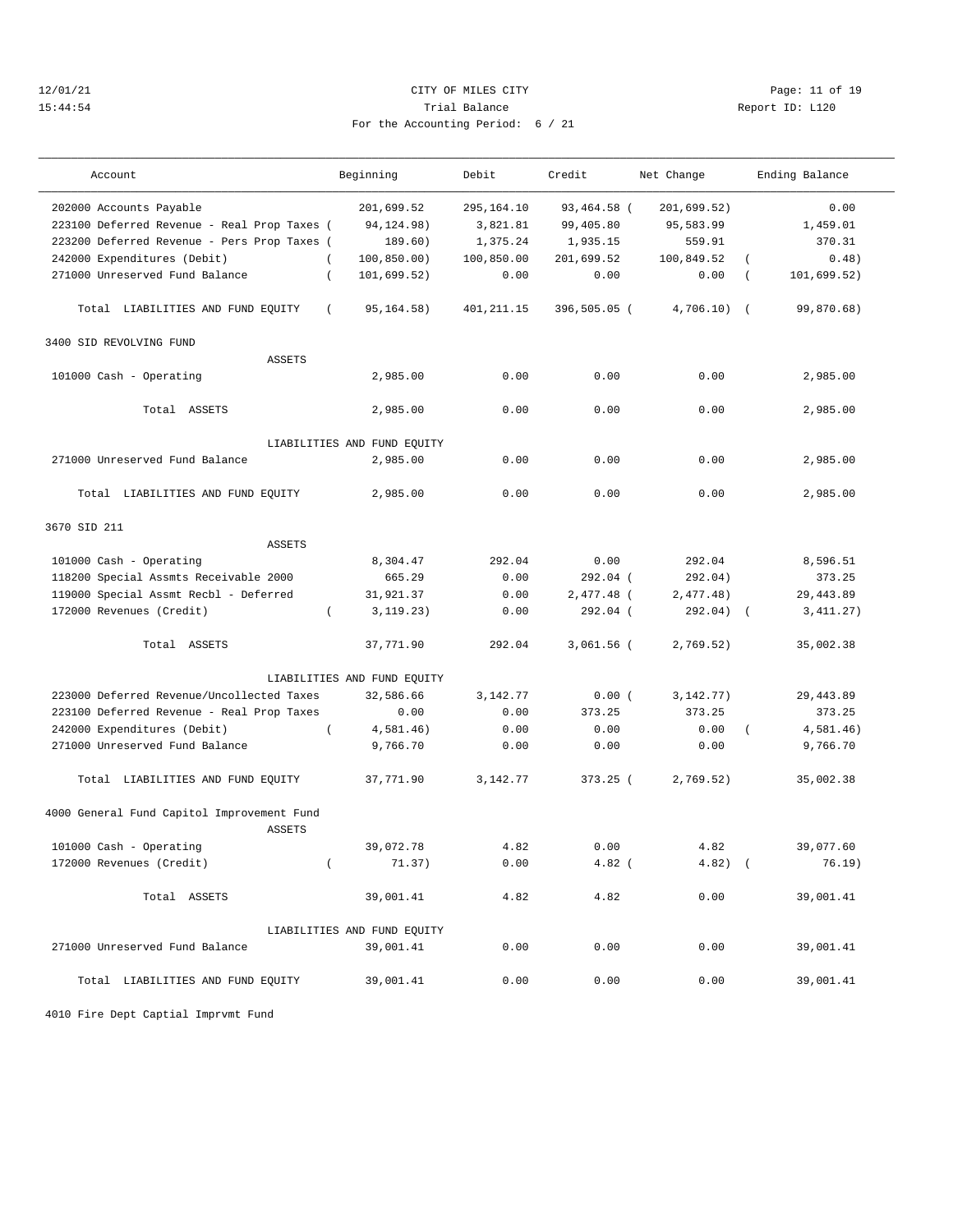## 12/01/21 Page: 12 of 19 15:44:54 Trial Balance Report ID: L120 For the Accounting Period: 6 / 21

| Account                                    |               | Beginning                   | Debit      | Credit        | Net Change   |          | Ending Balance |
|--------------------------------------------|---------------|-----------------------------|------------|---------------|--------------|----------|----------------|
|                                            | <b>ASSETS</b> |                             |            |               |              |          |                |
| 101040 Cash - FD(Exhaust Removal & Turnout |               | 1,000.00                    | 0.00       | 0.00          | 0.00         |          | 1,000.00       |
| 172000 Revenues (Credit)                   |               | 1,000.00)                   | 0.00       | 0.00          | 0.00         |          | 1,000.00)      |
|                                            |               |                             |            |               |              |          |                |
| Total ASSETS                               |               | 0.00                        | 0.00       | 0.00          | 0.00         |          | 0.00           |
| 4050 Ambulance Capital Improvement Fund    |               |                             |            |               |              |          |                |
|                                            | <b>ASSETS</b> |                             |            |               |              |          |                |
| 101000 Cash - Operating                    |               | 14,479.06                   | 0.00       | 0.00          | 0.00         |          | 14,479.06      |
| 172000 Revenues (Credit)                   | $\left($      | 350.00)                     | 0.00       | 0.00          | 0.00         |          | 350.00)        |
|                                            |               |                             |            |               |              |          |                |
| Total ASSETS                               |               | 14,129.06                   | 0.00       | 0.00          | 0.00         |          | 14,129.06      |
|                                            |               | LIABILITIES AND FUND EQUITY |            |               |              |          |                |
| 271000 Unreserved Fund Balance             |               | 14,129.06                   | 0.00       | 0.00          | 0.00         |          | 14,129.06      |
| Total LIABILITIES AND FUND EQUITY          |               | 14,129.06                   | 0.00       | 0.00          | 0.00         |          | 14,129.06      |
| 4060 CAPITAL IMPROV-PUBLIC WORKS           |               |                             |            |               |              |          |                |
|                                            | <b>ASSETS</b> |                             |            |               |              |          |                |
| 101000 Cash - Operating                    |               | 74,789.22                   | 20,675.95  | 0.00          | 20,675.95    |          | 95, 465.17     |
| 122000 Accounts Receivable                 |               | 0.00                        | 10,800.00  | 0.00          | 10,800.00    |          | 10,800.00      |
| 172000 Revenues (Credit)                   | $\left($      | 78,566.77)                  | 0.00       | $10,959.22$ ( | 10,959.22)   | $\left($ | 89,525.99)     |
| Total ASSETS                               | $\left($      | 3,777.55)                   | 31, 475.95 | 10,959.22     | 20,516.73    |          | 16,739.18      |
|                                            |               | LIABILITIES AND FUND EQUITY |            |               |              |          |                |
| 242000 Expenditures (Debit)                | $\left($      | 214,105.20)                 | 0.00       | 20,516.73     | 20,516.73    | $\left($ | 193,588.47)    |
| 271000 Unreserved Fund Balance             |               | 210,327.65                  | 0.00       | 0.00          | 0.00         |          | 210,327.65     |
| Total LIABILITIES AND FUND EQUITY          | $\left($      | 3,777.55)                   | 0.00       | 20,516.73     | 20,516.73    |          | 16,739.18      |
| 5210 WATER UTILITY                         |               |                             |            |               |              |          |                |
|                                            | <b>ASSETS</b> |                             |            |               |              |          |                |
| 101000 Cash - Operating                    |               | 1,526,575.41                | 304,002.64 | 155,550.45    | 148,452.19   |          | 1,675,027.60   |
| 101008 RSVP- Custer Excess                 | $\left($      | 40.47)                      | 0.00       | 0.00          | 0.00         | $\left($ | 40.47)         |
| 101010 Deposit Cash                        |               | 105,850.00                  | 4,500.00   | 1,800.00      | 2,700.00     |          | 108,550.00     |
| 102113 Cash - NE Water Line Proj           |               | 764,994.48                  | 0.00       | 0.00          | 0.00         |          | 764,994.48     |
| 102240 Cash - Replacement & Depreciation   |               | 1,489,589.35                | 0.00       | 0.00          | 0.00         |          | 1,489,589.35   |
| 102250 Cash - System Devlopment Fees       |               | 319,949.92                  | 0.00       | 0.00          | 0.00         |          | 319,949.92     |
| 102270 Cash - Curb Stop Replacement Fee    |               | 420,807.17                  | 3,799.09   | 2,396.78      | 1,402.31     |          | 422, 209.48    |
| 102312 RevBnd/CurYearDebt-DNRC/CarbonTank  |               | 57,602.50                   | 11,582.50  | 69,185.00 (   | 57,602.50)   |          | 0.00           |
| 102313 RevBnd/CurYearDebt-DNRC/NE WtrLine  |               | 59,044.13                   | 11,770.83  | 70,815.00 (   | 59,044.17)   |          | 0.04)          |
| 102315 RevBnd/CurYearDebt-ARRA/NE Water Li |               | 7,058.60                    | 1,515.10   | 8,573.75 (    | $7,058.65$ ( |          | 0.05)          |
| 102322 RevBnd/Reserve-DNRC/CarbonTank      |               | 153,009.00                  | 0.00       | 0.00          | 0.00         |          | 153,009.00     |
| 102323 RevBnd/Reserve-DNRC/NE WtrLine      |               | 128,653.00                  | 0.00       | 0.00          | 0.00         |          | 128,653.00     |
| 102325 RevBnd/Reserve-ARRA B-NE Waterline  |               | 18,245.00                   | 0.00       | 0.00          | 0.00         |          | 18,245.00      |
| 103000 Petty Cash                          |               | 330.00                      | 0.00       | 0.00          | 0.00         |          | 330.00         |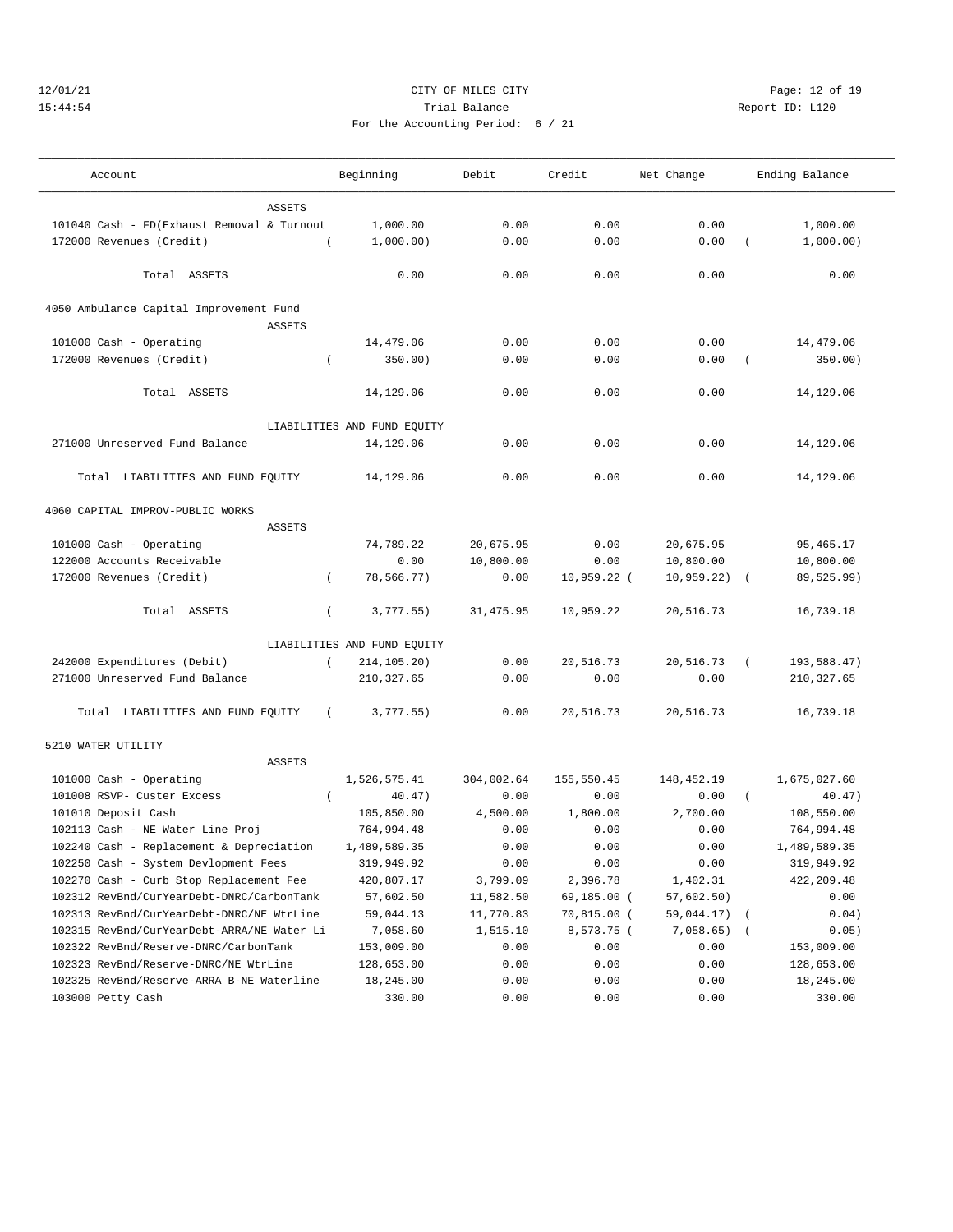## 12/01/21 Page: 13 of 19 15:44:54 Trial Balance Report ID: L120 For the Accounting Period: 6 / 21

———————————————————————————————————————————————————————————————————————————————————————————————————————————————————————————————————

| Account                                                   | Beginning                   | Debit          | Credit                          | Net Change     | Ending Balance              |
|-----------------------------------------------------------|-----------------------------|----------------|---------------------------------|----------------|-----------------------------|
| 122000 Accounts Receivable                                | 182,367.86                  | 2, 177, 569.79 | 2,073,713.01                    | 103,856.78     | 286, 224.64                 |
| 122020 Accounts Receivable-\$2.00 State Ass               | 16.00                       | 0.00           | $16.00$ (                       | 16.00)         | 0.00                        |
| 132000 Due From Government (Short Term)                   | 288, 262.68                 | 0.00           | 288,262.68 (                    | 288, 262.68)   | 0.00                        |
| 162000 Deferred outflows-GASB68                           | 93,363.00                   | 69,566.00      | 0.00                            | 69,566.00      | 162,929.00                  |
| 172000 Revenues (Credit)<br>$\left($                      | 2,893,495.80)               | 2, 187, 145.48 | 2,309,734.37 (                  | 122,588.89)    | 3,016,084.69)               |
| 181000 Land                                               | 41,844.00                   | 0.00           | 0.00                            | 0.00           | 41,844.00                   |
| 182000 Buildings                                          | 22,997.00                   | 0.00           | 0.00                            | 0.00           | 22,997.00                   |
| 182100 Allowance for Depr - Buildings (Cre(               | 22,997.00)                  | 0.00           | 0.00                            | 0.00           | 22,997.00)                  |
| 186000 Machinery and Equipment                            | 667, 141.12                 | 128,410.24     | 43,031.00                       | 85, 379. 24    | 752,520.36                  |
| 186100 Allowance for Depr - Machinery & Eq(               | 341,105.00)                 | 19,125.00      | $51, 125.00$ (                  | 32,000.00)     | 373,105.00)                 |
| 188000 Const. Work in Progress-NE Wtr Line                | 1,385,686.55                | 60,813.14      | 1,385,686.55 (                  | 1,324,873.41)  | 60,813.14                   |
| 189100 Source of Supply                                   | 3,542,842.49                | 0.00           | 0.00                            | 0.00           | 3,542,842.49                |
| 189110 Allowance for Depreciation - Source(               | 845,708.00)                 | 0.00           | 70,444.00 (                     | 70,444.00)     | 916, 152.00)<br>$\sqrt{2}$  |
| 189300 Treatment Plant                                    | 3,752,487.07                | 0.00           | 0.00                            | 0.00           | 3,752,487.07                |
| 189310 Allowance for Depr - Treatment Plan(2,126,355.00)  |                             | 0.00           | 58,643.00 (                     | 58,643.00)     | 2,184,998.00)<br>$\sqrt{2}$ |
| 189400 Transmission & Distribution                        | 14,260,517.57               | 2,136,421.62   | 0.00                            | 2, 136, 421.62 | 16,396,939.19               |
| 189410 Allowance for Depr - Trans & Distri( 4,743,707.00) |                             | 0.00           | 290,599.00 (                    | 290,599.00) (  | 5,034,306.00)               |
| Total ASSETS                                              | 18, 315, 825.63             |                | 7, 116, 221. 43 6, 879, 575. 59 | 236,645.84     | 18,552,471.47               |
|                                                           | LIABILITIES AND FUND EQUITY |                |                                 |                |                             |
| 202000 Accounts Payable                                   | 81,058.34                   | 271, 154.72    | 211,317.98 (                    | 59,836.74)     | 21, 221.60                  |
| 214000 Deposits Payable                                   | 105,850.00                  | 3,850.00       | 4,500.00                        | 650.00         | 106,500.00                  |
| 214010 Refunds Payable<br>$\left($                        | 1, 161.80)                  | 422.81         | 1,584.61                        | 1,161.80       | 0.00                        |
| 223899 Deferred inflows-GASB 68                           | 86,560.00                   | 12,289.00      | 0.00(                           | 12, 289.00)    | 74,271.00                   |
| 231000 BONDS PAYABLE                                      | 3,970,000.00                | 186,000.00     | 0.00(                           | 186,000.00)    | 3,784,000.00                |
| 237000 Net Pension liability-GASB 68                      | 553,559.00                  | 0.00           | 161,620.00                      | 161,620.00     | 715,179.00                  |
| 238000 Other Post Employment Benefits                     | 144,330.00                  | 0.00           | 0.00                            | 0.00           | 144,330.00                  |
| 239000 Compensated Absences Payable                       | 101,042.00                  | 0.00           | 2,026.00                        | 2,026.00       | 103,068.00                  |
| 242000 Expenditures (Debit)                               | (2,871,401.30)              | 883,709.02     | 1,213,022.80                    | 329, 313.78    | 2,542,087.52)               |
| 250300 Reserve Revenue Bond - Current Debt                | 323, 303.85                 | 0.00           | 0.00                            | 0.00           | 323, 303.85                 |
| 250500 Reserve - System Dev Fees                          | 171,098.25                  | 0.00           | 0.00                            | 0.00           | 171,098.25                  |
| 250600 Reserve for Replacement & Depreciat                | 1,351,889.30                | 0.00           | 0.00                            | 0.00           | 1,351,889.30                |
| 271000 Unreserved Fund Balance<br>$\left($                | 518, 467.93)                | 0.00           | 0.00                            | 0.00           | 518,467.93)<br>$\left($     |
| 272000 Unreserved Retained Earnings                       | 14,818,165.92               | 0.00           | 0.00                            | 0.00           | 14,818,165.92               |
| Total LIABILITIES AND FUND EQUITY                         | 18, 315, 825.63             |                | 1, 357, 425.55 1, 594, 071.39   | 236,645.84     | 18,552,471.47               |
| 5310 SEWER UTILITY                                        |                             |                |                                 |                |                             |
| ASSETS                                                    |                             |                |                                 |                |                             |
| 101000 Cash - Operating                                   | 3, 363, 379.83              | 179,540.00     | 172,630.61                      | 6,909.39       | 3,370,289.22                |
| 102240 Cash - Replacement & Depreciation                  | 195,098.39                  | 0.00           | 0.00                            | 0.00           | 195,098.39                  |
| 102250 Cash - System Devlopment Fees                      | 151,320.91                  | 240.00         | 0.00                            | 240.00         | 151,560.91                  |
| 102279 WWtr Treatment Plant-Phase II Const                | 661,857.76                  | 0.00           | 0.00                            | 0.00           | 661,857.76                  |
| 102316 RevBnd/CurYearDebt-Phase 1 Haynes L                | 42,239.62                   | 8,400.42       | $50,640.00$ (                   | 42,239.58)     | 0.04                        |
| 102317 RevBnd/CurYearDebt-WWTP Phase II                   | 16, 169. 28)                | 16,552.24      | 198,200.00 (                    | 181,647.76)    | 197,817.04)                 |
| 102390 REV BOND/RESERVE-Sewer Phase 1                     | 101,735.00                  | 0.00           | 0.00                            | 0.00           | 101,735.00                  |

102396 REV BOND/RESERVE-SEWER PHASE II 201,275.00 0.00 0.00 0.00 201,275.00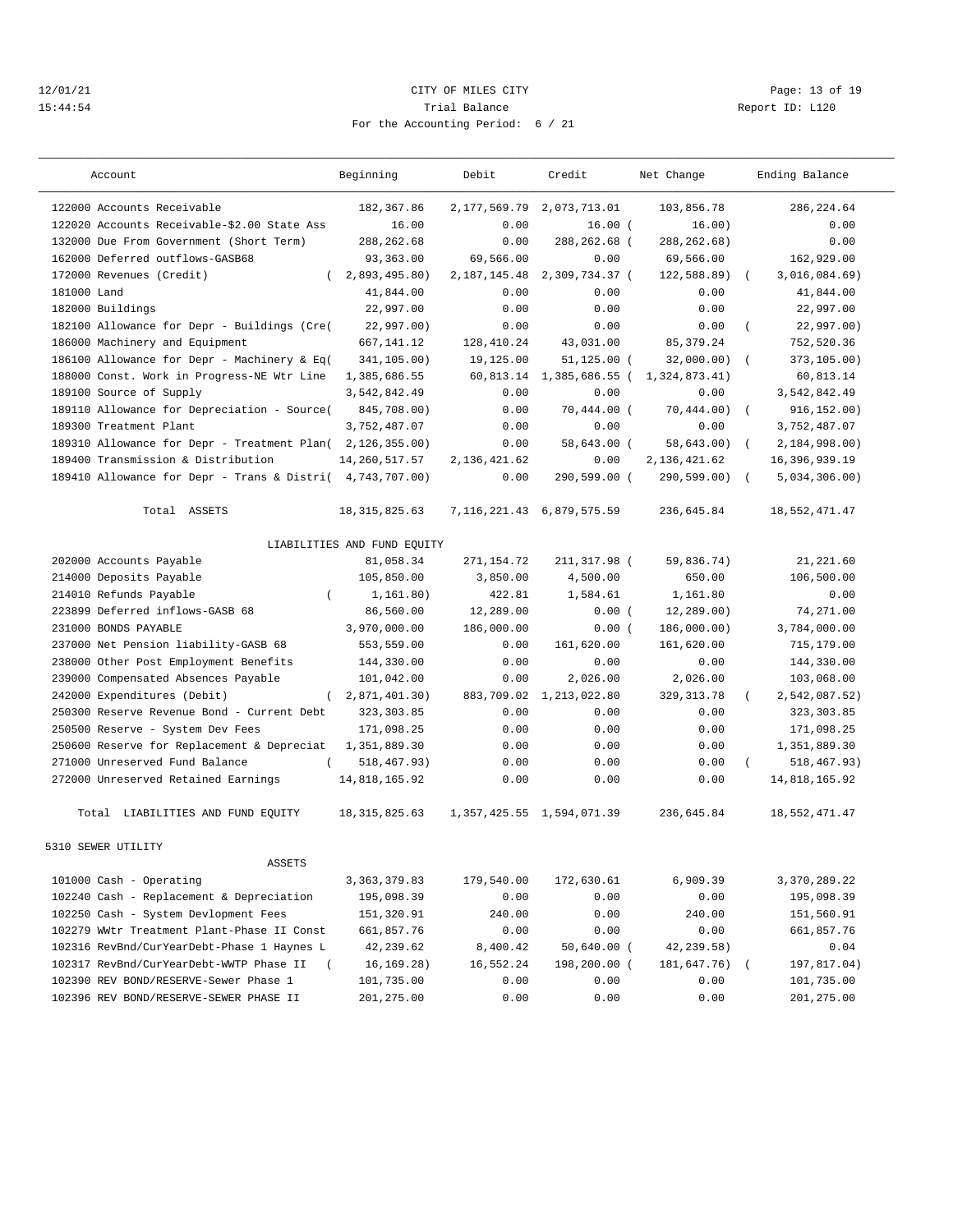## 12/01/21 **CITY OF MILES CITY CITY CITY Page: 14 of 19** 15:44:54 Trial Balance Report ID: L120 For the Accounting Period: 6 / 21

———————————————————————————————————————————————————————————————————————————————————————————————————————————————————————————————————

| $ -$ |  |  |  |
|------|--|--|--|

| Account                                                   | Beginning                   | Debit      | Credit                          | Net Change      | Ending Balance              |
|-----------------------------------------------------------|-----------------------------|------------|---------------------------------|-----------------|-----------------------------|
| 122000 Accounts Receivable                                | 198,941.49                  | 185,557.05 | 186,245.67 (                    | 688.62)         | 198,252.87                  |
| 132000 Due From Government (Short Term)                   | 0.00                        | 382.50     | 0.00                            | 382.50          | 382.50                      |
| 162000 Deferred outflows-GASB68                           | 75,324.00                   | 57,099.00  | 0.00                            | 57,099.00       | 132,423.00                  |
| 172000 Revenues (Credit)                                  | (1, 914, 040.41)            | 13,271.84  | 209,264.30 (                    | 195,992.46) (   | 2,110,032.87)               |
| 181000 Land                                               | 2.00                        | 0.00       | 0.00                            | 0.00            | 2.00                        |
| 186000 Machinery and Equipment                            | 957,066.47                  | 71,959.23  | 43,031.00                       | 28,928.23       | 985,994.70                  |
| 186100 Allowance for Depr - Machinery & Eq(               | 553,287.00)                 | 19,125.00  | $61,045.00$ (                   | $41,920.00)$ (  | 595,207.00)                 |
| 188000 Const. Work in Progress-NE Wtr Line                | 279, 421.33                 | 39,697.36  | 279,421.33 (                    | 239,723.97)     | 39,697.36                   |
| 189300 Treatment Plant                                    | 11,906,457.06               | 1.00       | 0.00                            | 1.00            | 11,906,458.06               |
| 189310 Allowance for Depr - Treatment Plan( 1,872,248.00) |                             | 0.00       | 185,471.00 (                    | $185, 471.00$ ( | 2,057,719.00)               |
| 189400 Transmission & Distribution                        | 4,029,119.36                | 565,801.67 | 0.00                            | 565,801.67      | 4,594,921.03                |
| 189410 Allowance for Depr - Trans & Distri( 1,793,847.00) |                             | 0.00       | $105, 311.00$ (                 | $105, 311.00$ ( | 1,899,158.00)               |
| Total ASSETS                                              | 16,013,646.53               |            | 1, 157, 627.31 1, 491, 259.91 ( | 333,632.60)     | 15,680,013.93               |
|                                                           | LIABILITIES AND FUND EQUITY |            |                                 |                 |                             |
| 202000 Accounts Payable                                   | 30,872.00                   | 350,118.80 | 319,457.38 (                    | 30,661.42)      | 210.58                      |
| 214010 Refunds Payable<br>$\left($                        | 46.84)                      | 0.00       | 46.84                           | 46.84           | 0.00                        |
| 223899 Deferred inflows-GASB 68                           | 69,835.00                   | 9,470.00   | 0.00(                           | 9,470.00)       | 60,365.00                   |
| 231300 Bonds Pay 1979 Issue                               | 1,011,000.00                | 71,000.00  | 0.00(                           | 71,000.00)      | 940,000.00                  |
| 231301 WWTP #2 Bonds Pay                                  | 5,189,755.00                | 268,755.00 | 0.00(                           | 268,755.00)     | 4,921,000.00                |
| 237000 Net Pension liability-GASB 68                      | 446,600.00                  | 0.00       | 134,670.00                      | 134,670.00      | 581,270.00                  |
| 238000 Other Post Employment Benefits                     | 108,247.00                  | 0.00       | 0.00                            | 0.00            | 108,247.00                  |
| 239000 Compensated Absences Payable                       | 77,550.00                   | 0.00       | 1,430.00                        | 1,430.00        | 78,980.00                   |
| 242000 Expenditures (Debit)                               | (1, 531, 785.75)            | 839,091.42 | 749,198.40 (                    | 89,893.02)      | 1,621,678.77)<br>$\sqrt{2}$ |
| 250500 Reserve - System Dev Fees                          | 82,925.91                   | 0.00       | 0.00                            | 0.00            | 82,925.91                   |
| 250600 Reserve for Replacement & Depreciat                | 1,666,491.83                | 0.00       | 0.00                            | 0.00            | 1,666,491.83                |
| 271000 Unreserved Fund Balance<br>$\left($                | 394,844.93)                 | 0.00       | 0.00                            | 0.00            | 394,844.93)<br>$\left($     |
| 272000 Unreserved Retained Earnings                       | 9,257,047.31                | 0.00       | 0.00                            | 0.00            | 9,257,047.31                |
| Total LIABILITIES AND FUND EQUITY                         | 16,013,646.53               |            | 1,538,435.22 1,204,802.62 (     | 333,632.60)     | 15,680,013.93               |
| 5510 AMBULANCE FUND                                       |                             |            |                                 |                 |                             |
| ASSETS                                                    |                             |            |                                 |                 |                             |
| 101000 Cash - Operating                                   | 61,964.93                   | 54,078.45  | 73,095.89 (                     | 19,017.44)      | 42,947.49                   |
| 113216 Tax Receivables real-2016<br>$\left($              | 2.10)                       | 0.00       | 0.00                            | 0.00            | 2.10)<br>$\left($           |
| 113217 Tax receivables real-2017<br>$\left($              | 3.23)                       | 0.00       | 0.00                            | 0.00            | 3.23)<br>$\overline{(\ }$   |
| 113218 Tax Receivables real-2018                          | 30.51                       | 1.66       | 0.90                            | 0.76            | 31.27                       |
| 113219 Tax receivables Real-2019                          | 29.19                       | 1.57       | 1.34                            | 0.23            | 29.42                       |
| 113220 Tax receivables Real-2020                          | 8,787.60)                   | 9,280.61   | 356.81                          | 8,923.80        | 136.20                      |
| 115217 Tax receivable personal-2017                       | 0.06)                       | 0.00       | 0.00                            | 0.00            | 0.06)                       |
| 115218 Tax Receivable Personal-2018                       | 0.05)                       | 0.00       | 0.00                            | 0.00            | 0.05)                       |
| 115219 Tax Receivable Personal-2019                       | 0.11                        | 0.00       | 0.00                            | 0.00            | 0.11                        |
| 115221 Tax Receivable Personal-2021<br>$\left($           | 17.70)                      | 180.67     | 128.39                          | 52.28           | 34.58                       |
| 122000 Accounts Receivable                                | 399, 479.25                 | 105,219.11 | 90,619.46                       | 14,599.65       | 414,078.90                  |
| 122100 Acct Receivable<br>$\left($                        | 190,339.86)                 | 0.00       | 45,481.00 (                     | 45,481.00)      | 235,820.86)                 |
| 132000 Due From Government (Short Term)                   | 0.00                        | 12,350.00  | 0.00                            | 12,350.00       | 12,350.00                   |
| 162000 Deferred outflows-GASB68                           | 69,825.00                   | 91,035.00  | 0.00                            | 91,035.00       | 160,860.00                  |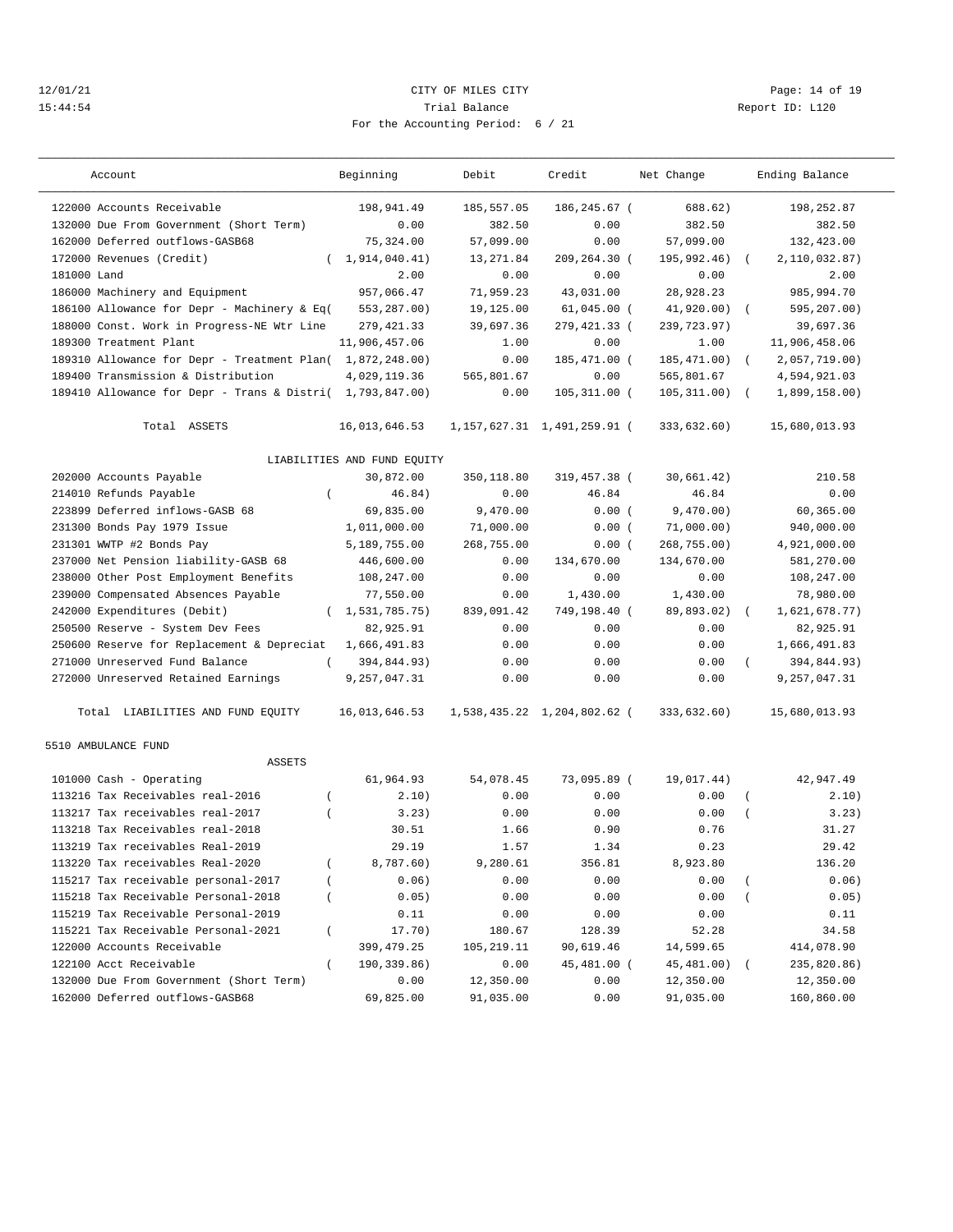## 12/01/21 Page: 15 of 19 15:44:54 Trial Balance Report ID: L120 For the Accounting Period: 6 / 21

| Account                                            | Beginning                   | Debit        | Credit         | Net Change     |                  | Ending Balance |
|----------------------------------------------------|-----------------------------|--------------|----------------|----------------|------------------|----------------|
| 172000 Revenues (Credit)                           | (1, 486, 444.40)            | 3,376.56     | 243,276.04 (   | 239,899.48) (  |                  | 1,726,343.88)  |
| 182100 Allowance for Depr - Buildings (Cre(        | 188.00)                     | 188.00       | 0.00           | 188.00         |                  | 0.00           |
| 186000 Machinery and Equipment                     | 829,615.41                  | 222,865.11   | 0.00           | 222,865.11     |                  | 1,052,480.52   |
| 186100 Allowance for Depr - Machinery & Eq(        | 369,543.00)                 | 0.00         | $56,300.00$ (  | $56,300.00)$ ( |                  | 425,843.00)    |
| Total ASSETS<br>$\left($                           | 694,381.60)                 | 498,576.74   | 509,259.83 (   | $10,683.09$ (  |                  | 705,064.69)    |
|                                                    | LIABILITIES AND FUND EQUITY |              |                |                |                  |                |
| 202000 Accounts Payable                            | 0.00                        | 13,304.44    | 13,304.44      | 0.00           |                  | 0.00           |
| 223100 Deferred Revenue - Real Prop Taxes (        | 8,922.67)                   | 361.17       | 9,283.84       | 8,922.67       |                  | 0.00           |
| 223200 Deferred Revenue - Pers Prop Taxes (        | 48.34)                      | 132.33       | 180.67         | 48.34          |                  | 0.00           |
| 223899 Deferred inflows-GASB 68                    | 2,532.00                    | 1,065.00     | 0.00(          | 1,065.00)      |                  | 1,467.00       |
| 235000 CONTRACTS/NOTES/LOANS PAYABLE<br>$\left($   | 0.01)                       | 0.00         | 0.00           | 0.00           |                  | 0.01)          |
| 237000 Net Pension liability-GASB 68               | 165,435.00                  | 0.00         | 116,304.00     | 116,304.00     |                  | 281,739.00     |
| 238000 Other Post Employment Benefits              | 72,165.00                   | 0.00         | 0.00           | 0.00           |                  | 72,165.00      |
| 239000 Compensated Absences Payable                | 50,499.00                   | 0.00         | 14,672.00      | 14,672.00      |                  | 65,171.00      |
| 242000 Expenditures (Debit)<br>$\left($            | 1,442,933.67)               | 372,430.21   | 222,865.11 (   | 149,565.10)    | $\left($         | 1,592,498.77)  |
| 271000 Unreserved Fund Balance<br>$\left($         | 139,528.00)                 | 0.00         | 0.00           | 0.00           |                  | 139,528.00)    |
| 272000 Unreserved Retained Earnings                | 606,420.09                  | 0.00         | 0.00           | 0.00           |                  | 606,420.09     |
| Total LIABILITIES AND FUND EQUITY<br>$\left($      | 694,381.60)                 | 387, 293. 15 | 376,610.06 (   | $10,683.09$ (  |                  | 705,064.69)    |
| 5610 AIRPORT OPERATING                             |                             |              |                |                |                  |                |
| <b>ASSETS</b>                                      |                             |              |                |                |                  |                |
| 101000 Cash - Operating                            | 246,388.54                  | 391,232.92   | 408,984.67 (   | 17,751.75)     |                  | 228,636.79     |
| 102117 Airport Improvement                         | 94,064.80                   | 0.00         | 0.00           | 0.00           |                  | 94,064.80      |
| 102230 Cash - Surplus/Credit Card Acct             | 98.60                       | 29, 132.07   | 29, 130.35     | 1.72           |                  | 100.32         |
| 103000 Petty Cash                                  | 100.00                      | 0.00         | 0.00           | 0.00           |                  | 100.00         |
| 113216 Tax Receivables real-2016<br>$\left($       | 3.16)                       | 0.00         | 0.00           | 0.00           |                  | 3.16)          |
| 113217 Tax receivables real-2017<br>$\overline{ }$ | 4.86)                       | 0.00         | 0.00           | 0.00           | $\overline{(\ }$ | 4.86)          |
| 113218 Tax Receivables real-2018                   | 45.78                       | 2.49         | 1.35           | 1.14           |                  | 46.92          |
| 113219 Tax receivables Real-2019                   | 43.80                       | 2.35         | 2.01           | 0.34           |                  | 44.14          |
| 113220 Tax receivables Real-2020<br>$\left($       | 13, 183. 47)                | 13,923.12    | 535.29         | 13,387.83      |                  | 204.36         |
| 115217 Tax receivable personal-2017<br>$\left($    | 0.08)                       | 0.00         | 0.00           | 0.00           | $\left($         | 0.08)          |
| 115218 Tax Receivable Personal-2018<br>$\left($    | 0.08)                       | 0.00         | 0.00           | 0.00           | $\overline{(\ }$ | 0.08)          |
| 115219 Tax Receivable Personal-2019                | 0.16                        | 0.00         | 0.00           | 0.00           |                  | 0.16           |
| 115220 Tax Receivable Personal-2020                | 0.03                        | 0.00         | 0.00           | 0.00           |                  | 0.03           |
| 115221 Tax Receivable Personal-2021<br>$\left($    | 26.56)                      | 271.04       | 192.62         | 78.42          |                  | 51.86          |
| 122000 Accounts Receivable                         | 17,299.50                   | 0.00         | 17,299.50 (    | 17, 299.50)    |                  | 0.00           |
| 132000 Due From Government (Short Term)            | 87,116.99                   | 459,040.76   | 87,116.99      | 371,923.77     |                  | 459,040.76     |
| 141000 Prepaid Expense                             | 4,875.00                    | 1,042.00     | 0.00           | 1,042.00       |                  | 5,917.00       |
| 162000 Deferred outflows-GASB68                    | 20,835.00                   | 10,779.00    | 0.00           | 10,779.00      |                  | 31,614.00      |
| 172000 Revenues (Credit)                           | 939,581.46)                 | 107,241.99   | 1,072,648.66 ( | 965,406.67)    |                  | 1,904,988.13)  |
| 181000 Land                                        | 19,983.00                   | 0.00         | 5.00(          | 5.00)          |                  | 19,978.00      |
| 182000 Buildings                                   | 728,875.00                  | 50,809.50    | 0.00           | 50,809.50      |                  | 779,684.50     |
| 182100 Allowance for Depr - Buildings (Cre(        | 400,200.00)                 | 0.00         | 12,842.00 (    | $12,842.00$ (  |                  | 413,042.00)    |
| 184000 Improvements Other Than Buildings           | 13,017,833.11               | 0.00         | 0.00           | 0.00           |                  | 13,017,833.11  |
| 184100 Allowance for Depr - Imp Other Than(        | 3,697,303.00)               | 0.00         | 295,636.00 (   | 295,636.00)    |                  | 3,992,939.00)  |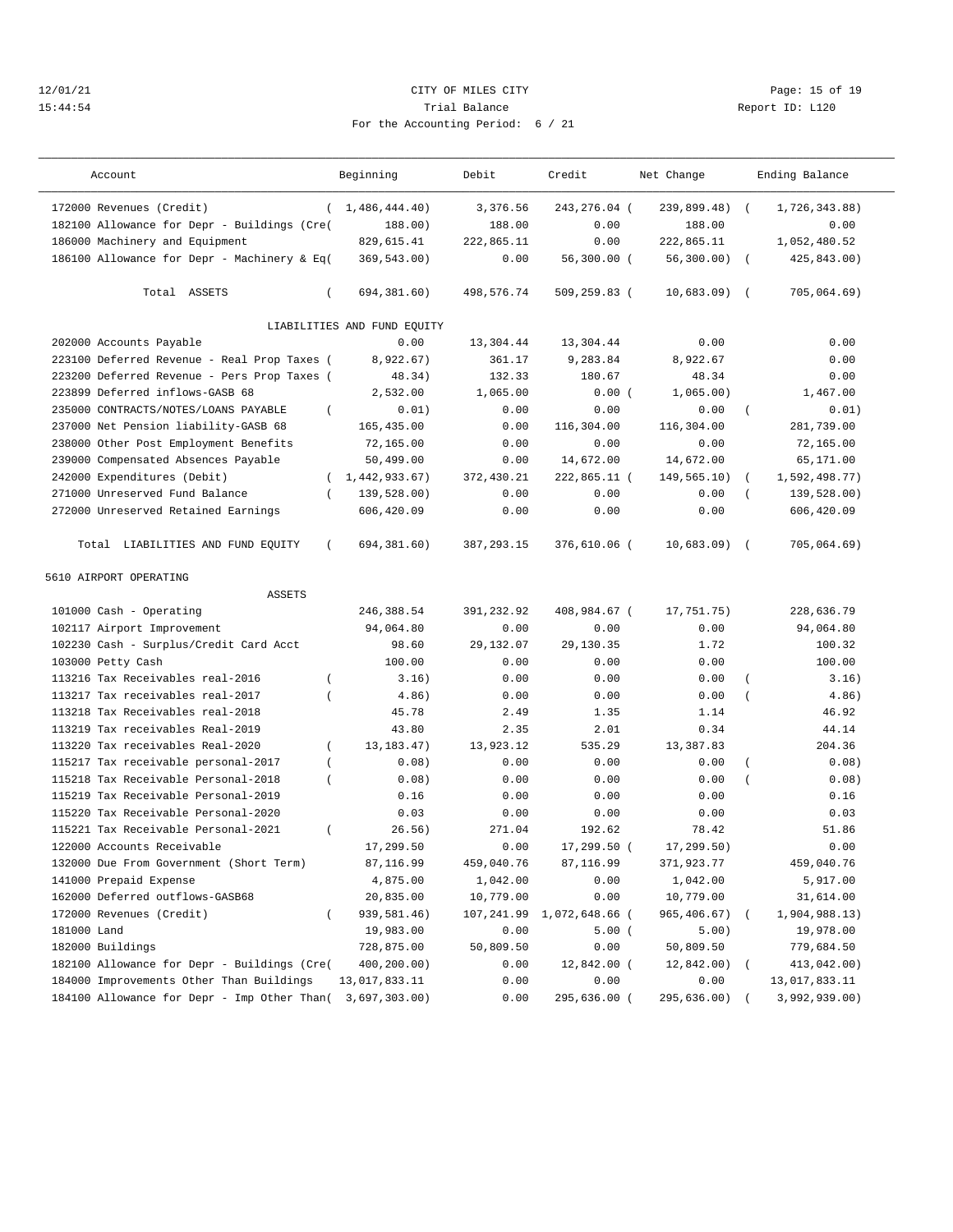## 12/01/21 **CITY OF MILES CITY CITY CITY Page: 16 of 19** 15:44:54 Trial Balance Report ID: L120 For the Accounting Period: 6 / 21

| Account                                       | Beginning                   | Debit           | Credit                    | Net Change     | Ending Balance              |
|-----------------------------------------------|-----------------------------|-----------------|---------------------------|----------------|-----------------------------|
| 186000 Machinery and Equipment                | 1,001,946.58                | 281,284.00      | 0.00                      | 281,284.00     | 1,283,230.58                |
| 186100 Allowance for Depr - Machinery & Eq(   | 555,471.00)                 | 0.00            | $52,311.00$ (             | 52, 311, 00)   | 607,782.00)                 |
| 188000 Const. Work in Progress-NE Wtr Line    | 299,160.00                  | 859,817.96      | 0.00                      | 859, 817, 96   | 1,158,977.96                |
| Total ASSETS                                  | 9,932,892.22                | 2, 204, 579. 20 | 1,976,705.44              | 227,873.76     | 10,160,765.98               |
|                                               | LIABILITIES AND FUND EQUITY |                 |                           |                |                             |
| 202000 Accounts Payable                       | 0.00                        | 395, 239, 84    | 791,587.61                | 396, 347.77    | 396, 347.77                 |
| 223100 Deferred Revenue - Real Prop Taxes (   | 13,386,09                   | 541.87          | 13,927.96                 | 13,386.09      | 0.00                        |
| 223200 Deferred Revenue - Pers Prop Taxes (   | 72.50)                      | 198.54          | 271.04                    | 72.50          | 0.00                        |
| 223899 Deferred inflows-GASB 68               | 19,317.00                   | 4,906.00        | 0.00(                     | 4,906.00)      | 14,411.00                   |
| 235160 LTrm Pay/MT Aeronautics (2)            | 81,765.00                   | 18,453.00       | 18,000.00 (               | 453.00)        | 81, 312.00                  |
| 237000 Net Pension liability-GASB 68          | 123,534.00                  | 0.00            | 15,238.00                 | 15,238.00      | 138,772.00                  |
| 238000 Other Post Employment Benefits         | 24,055.00                   | 0.00            | 0.00                      | 0.00           | 24,055.00                   |
| 239000 Compensated Absences Payable           | 12,591.00                   | 0.00            | 1,191.00                  | 1,191.00       | 13,782.00                   |
| 242000 Expenditures (Debit)<br>$\left($       | 723, 410.88)                | 1,175,082.99    | 985,080.39 (              | 190,002.60)    | 913, 413. 48)<br>$\sqrt{ }$ |
| 250600 Reserve for Replacement & Depreciat    | 18,913.67                   | 0.00            | 0.00                      | 0.00           | 18,913.67                   |
| 271000 Unreserved Fund Balance                | 90, 992, 00)                | 0.00            | 0.00                      | 0.00           | 90,992.00)                  |
| 272000 Unreserved Retained Earnings           | 10,480,578.02               | 3.000.00        | 0.00(                     | 3,000.00)      | 10, 477, 578.02             |
| Total LIABILITIES AND FUND EQUITY             | 9,932,892.22                |                 | 1,597,422.24 1,825,296.00 | 227,873.76     | 10,160,765.98               |
| 6040 PUBLIC WORKS                             |                             |                 |                           |                |                             |
| <b>ASSETS</b>                                 |                             |                 |                           |                |                             |
| 101000 Cash - Operating                       | 63,130.74                   | 43,105.00       | 9,256.29                  | 33,848.71      | 96, 979. 45                 |
| 172000 Revenues (Credit)<br>$\left($          | 120,402.52)                 | 0.00            | 43,105.00 (               | $43, 105.00$ ( | 163,507.52)                 |
| Total ASSETS<br>$\left($                      | 57, 271. 78)                | 43,105.00       | 52,361.29 (               | 9, 256.29)     | 66,528.07)<br>$\sqrt{2}$    |
|                                               | LIABILITIES AND FUND EQUITY |                 |                           |                |                             |
| 202000 Accounts Payable                       | 0.00                        | 1,259.60        | 1,259.60                  | 0.00           | 0.00                        |
| 239000 Compensated Absences Payable           | 5,215.00                    | 270.00          | 0.00(                     | 270.00)        | 4,945.00                    |
| 242000 Expenditures (Debit)<br>$\left($       | 113,408.30)                 | 9,256.29        | $270.00$ $($              | 8,986.29)      | 122,394.59)                 |
| 271000 Unreserved Fund Balance<br>$\left($    | 45,813.93)                  | 0.00            | 0.00                      | 0.00           | 45,813.93)                  |
| 272000 Unreserved Retained Earnings           | 96,735.45                   | 0.00            | 0.00                      | 0.00           | 96,735.45                   |
| Total LIABILITIES AND FUND EQUITY<br>$\left($ | 57, 271. 78)                | 10,785.89       | $1,529.60$ (              | 9, 256.29      | 66.528.07<br>$\sqrt{2}$     |
| 7370 TBID                                     |                             |                 |                           |                |                             |
| ASSETS                                        |                             |                 |                           |                |                             |
| 101000 Cash - Operating                       | 732.00                      | 3,376.00        | 4,108.00 (                | 732.00)        | 0.00                        |
| Total ASSETS                                  | 732.00                      | 3,376.00        | 4,108.00 (                | 732.00)        | 0.00                        |
|                                               | LIABILITIES AND FUND EQUITY |                 |                           |                |                             |
| 202000 Accounts Payable                       | 0.00                        | 4,108.00        | 4,108.00                  | 0.00           | 0.00                        |
| 212500 Due to Others                          | 732.00                      | 4,108.00        | $3,376.00$ (              | 732.00)        | 0.00                        |
| Total LIABILITIES AND FUND EQUITY             | 732.00                      | 8,216.00        | $7,484.00$ (              | 732.00)        | 0.00                        |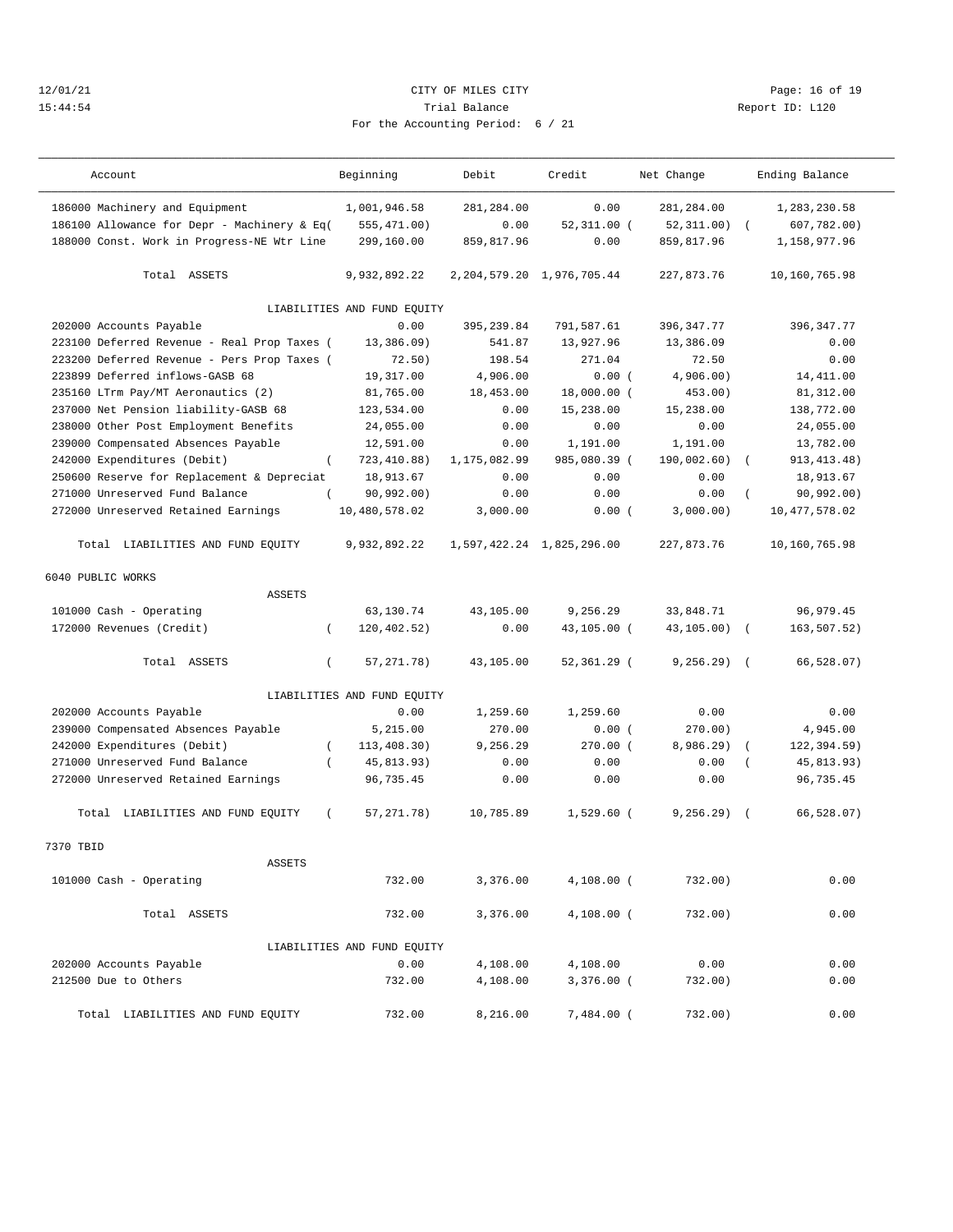## 12/01/21 **CITY OF MILES CITY CITY CITY Page: 17 of 19** 15:44:54 Trial Balance Report ID: L120 For the Accounting Period: 6 / 21

| Account                                          |               | Beginning                   | Debit      | Credit       | Net Change  | Ending Balance        |
|--------------------------------------------------|---------------|-----------------------------|------------|--------------|-------------|-----------------------|
| 7458 Court Technology Surcharge                  |               |                             |            |              |             |                       |
|                                                  |               |                             |            |              |             |                       |
|                                                  |               |                             |            |              |             |                       |
|                                                  |               | LIABILITIES AND FUND EQUITY |            |              |             |                       |
| 212000 Due to Government                         | $\left($      | 2,060.64)                   | 0.00       | 0.00         | 0.00        | 2,060.64)<br>$\left($ |
| 212200 Due to Federal, Soc Sec & Medicare        |               | 2,060.64                    | 0.00       | 0.00         | 0.00        | 2,060.64              |
| Total LIABILITIES AND FUND EQUITY                |               | 0.00                        | 0.00       | 0.00         | 0.00        | 0.00                  |
| 7467 Law Enforcement Academy Surcharge           |               |                             |            |              |             |                       |
|                                                  | <b>ASSETS</b> |                             |            |              |             |                       |
| 101000 Cash - Operating                          |               | 985.02                      | 447.50     | 1,432.52 (   | 985.02)     | 0.00                  |
|                                                  |               |                             |            |              |             |                       |
| Total ASSETS                                     |               | 985.02                      | 447.50     | 1,432.52 (   | 985.02)     | 0.00                  |
|                                                  |               | LIABILITIES AND FUND EQUITY |            |              |             |                       |
| 202000 Accounts Payable                          |               | 0.00                        | 1,432.52   | 1,432.52     | 0.00        | 0.00                  |
| 212200 Due to Federal, Soc Sec & Medicare        |               | 985.02                      | 1,432.52   | 447.50 (     | 985.02)     | 0.00                  |
|                                                  |               |                             |            |              |             |                       |
| Total LIABILITIES AND FUND EQUITY                |               | 985.02                      | 2,865.04   | $1,880.02$ ( | 985.02)     | 0.00                  |
| 7471 CIVIL LEGAL ASSIST/VICTIM DOM VIOLENCE PROG |               |                             |            |              |             |                       |
|                                                  | <b>ASSETS</b> |                             |            |              |             |                       |
| 101000 Cash - Operating                          |               | 2,652.59                    | 682.89     | $3,335.48$ ( | 2,652.59)   | 0.00                  |
|                                                  |               |                             |            |              |             |                       |
| Total ASSETS                                     |               | 2,652.59                    | 682.89     | $3,335.48$ ( | 2,652.59)   | 0.00                  |
|                                                  |               | LIABILITIES AND FUND EQUITY |            |              |             |                       |
| 202000 Accounts Payable                          |               | 0.00                        | 3,335.48   | 3,335.48     | 0.00        | 0.00                  |
| 212500 Due to Others                             |               | 2,652.59                    | 3,335.48   | 682.89 (     | 2,652.59)   | 0.00                  |
|                                                  |               |                             |            |              |             |                       |
| Total LIABILITIES AND FUND EQUITY                |               | 2,652.59                    | 6,670.96   | 4,018.37 (   | 2,652.59)   | 0.00                  |
| 7910 PAYROLL FUND                                |               |                             |            |              |             |                       |
|                                                  | <b>ASSETS</b> |                             |            |              |             |                       |
| 101000 Cash - Operating                          |               | 38,663.92                   | 624,687.89 | 648,941.93 ( | 24, 254.04) | 14,409.88             |
|                                                  |               |                             |            |              |             |                       |
| Total ASSETS                                     |               | 38,663.92                   | 624,687.89 | 648,941.93 ( | 24, 254.04) | 14,409.88             |
|                                                  |               | LIABILITIES AND FUND EQUITY |            |              |             |                       |
| 201000 Warrants Payable                          |               | 12,094.92                   | 27,714.18  | 30,259.83    | 2,545.65    | 14,640.57             |
| 212200 Due to Federal, Soc Sec & Medicare        |               | 0.00                        | 85,518.44  | 85, 518.44   | 0.00        | 0.00                  |
| 212202 Due to State Unemployment                 |               | 1,107.90                    | 1,808.69   | $701.11$ (   | 1,107.58)   | 0.32                  |
| 212203 Due to Worker's Compensation              |               | 24,081.32                   | 38,422.51  | 14,341.19 (  | 24,081.32)  | 0.00                  |
| 212204 Due to State Income Tax                   |               | 0.00                        | 20,187.00  | 20,187.00    | 0.00        | 0.00                  |
| 212205 Due to MPORS-GABA                         |               | 287.80                      | 16,389.50  | 16,101.70 (  | 287.80)     | 0.00                  |
| 212207 Due to AFLAC, AFLAC PRETAX                |               | 0.00                        | 676.64     | 676.64       | 0.00        | 0.00                  |
| 212208 Due to Health Ins, Dental, Vision         |               | 789.75                      | 79,522.72  | 77,810.80 (  | 1,711.92)   | 922.17)               |
|                                                  |               |                             |            |              |             |                       |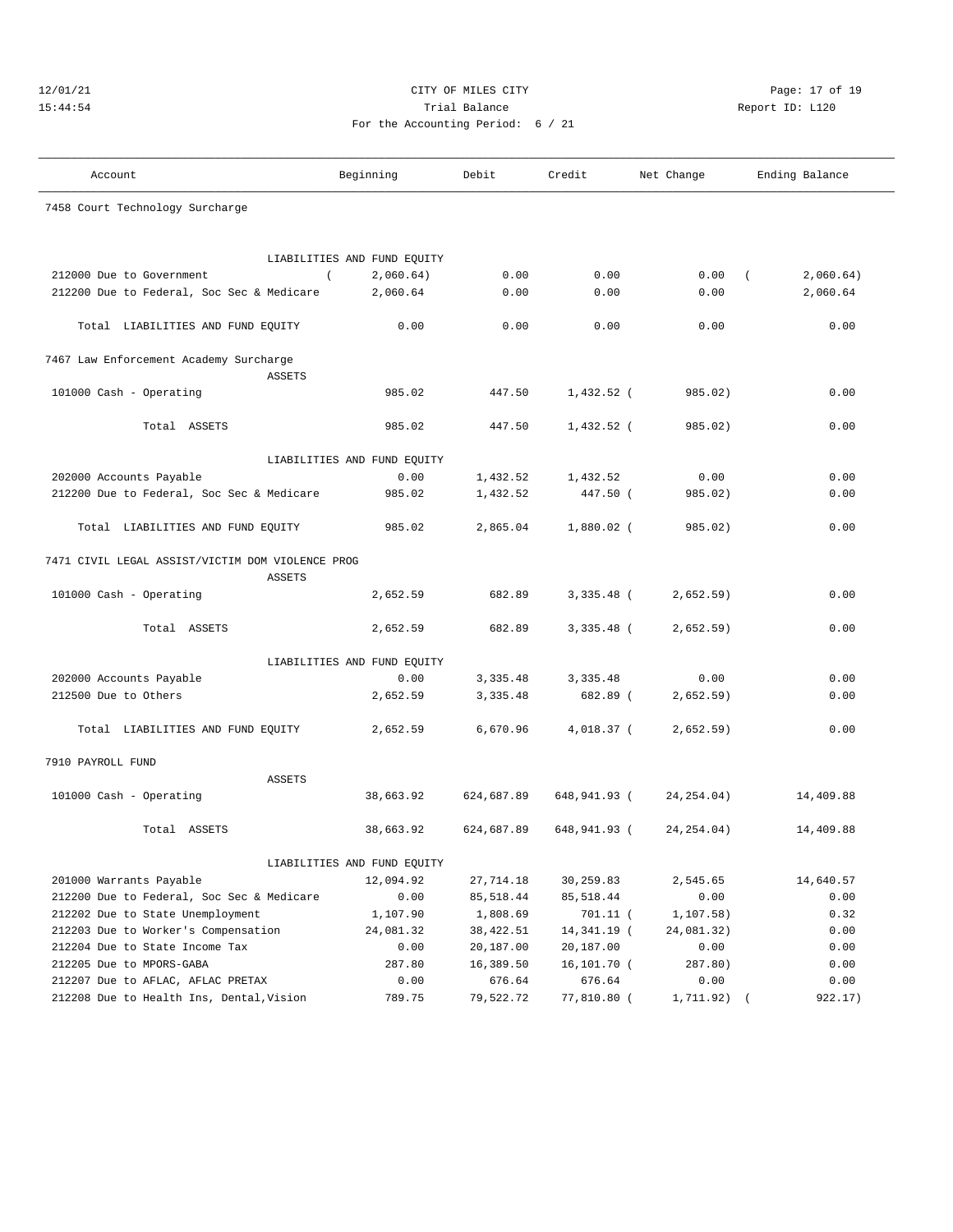## 12/01/21 **CITY OF MILES CITY CITY CITY Page: 18 of 19** 15:44:54 Trial Balance Report ID: L120 For the Accounting Period: 6 / 21

| Account                                                           | Beginning                   | Debit        | Credit                  | Net Change  | Ending Balance              |
|-------------------------------------------------------------------|-----------------------------|--------------|-------------------------|-------------|-----------------------------|
| 212209 Due to PERS Retirement<br>$\left($                         | 0.89)                       | 40,016.89    | 40,017.78               | 0.89        | 0.00                        |
| 212210 Due to FURS-GABA Retirement                                | 303.12                      | 17,536.36    | 17,924.40               | 388.04      | 691.16                      |
|                                                                   |                             |              |                         |             |                             |
| Total LIABILITIES AND FUND EQUITY                                 | 38,663.92                   | 327,792.93   | 303,538.89 (            | 24, 254.04) | 14,409.88                   |
| 7930 CLAIMS FUND                                                  |                             |              |                         |             |                             |
| <b>ASSETS</b>                                                     |                             |              |                         |             |                             |
| 101000 Cash - Operating                                           | 158,588.43                  | 1,246,488.05 | 915,808.99              | 330,679.06  | 489, 267.49                 |
| Total ASSETS                                                      | 158,588.43                  | 1,246,488.05 | 915,808.99              | 330,679.06  | 489,267.49                  |
|                                                                   | LIABILITIES AND FUND EQUITY |              |                         |             |                             |
| 201000 Warrants Payable                                           | 158,588.43                  |              | 915,808.99 1,246,488.05 | 330,679.06  | 489, 267.49                 |
|                                                                   |                             |              |                         |             |                             |
| Total LIABILITIES AND FUND EQUITY                                 | 158,588.43                  |              | 915,808.99 1,246,488.05 | 330,679.06  | 489,267.49                  |
| 7980 CUSTER CO WATER & SEWER DISTRICT                             |                             |              |                         |             |                             |
| <b>ASSETS</b>                                                     |                             |              |                         |             |                             |
| 101000 Cash - Operating<br>$\left($                               | 1, 211.86)                  | 19,258.36    | 19,258.36               | 0.00        | 1, 211.86)<br>$\left($      |
| 122000 Accounts Receivable                                        | 20, 252. 28                 | 18,818.65    | 19,258.36 (             | 439.71)     | 19,812.57                   |
|                                                                   |                             |              |                         |             |                             |
| Total ASSETS                                                      | 19,040.42                   | 38,077.01    | 38,516.72 (             | 439.71)     | 18,600.71                   |
|                                                                   | LIABILITIES AND FUND EQUITY |              |                         |             |                             |
| 202000 Accounts Payable                                           | 0.00                        | 19,258.36    | 19,258.36               | 0.00        | 0.00                        |
| 211020 Due to Custer Water & Sewer Dist                           | 19,040.42                   | 19,258.36    | 18,818.65 (             | 439.71)     | 18,600.71                   |
|                                                                   |                             |              |                         |             |                             |
| Total LIABILITIES AND FUND EQUITY                                 | 19,040.42                   | 38,516.72    | 38,077.01 (             | 439.71)     | 18,600.71                   |
| 7981 Interest Clearing                                            |                             |              |                         |             |                             |
| <b>ASSETS</b>                                                     |                             |              |                         |             |                             |
| 101000 Cash - Operating                                           | 0.00                        | 1,496.56     | 1,496.56                | 0.00        | 0.00                        |
|                                                                   |                             |              |                         |             |                             |
| Total ASSETS                                                      | 0.00                        | 1,496.56     | 1,496.56                | 0.00        | 0.00                        |
|                                                                   | LIABILITIES AND FUND EQUITY |              |                         |             |                             |
| 212500 Due to Others                                              | 0.00                        | 1,496.56     | 1,496.56                | 0.00        | 0.00                        |
| Total LIABILITIES AND FUND EQUITY                                 | 0.00                        | 1,496.56     | 1,496.56                | 0.00        | 0.00                        |
|                                                                   |                             |              |                         |             |                             |
| 9000 GENERAL FIXED ASSETS GROUP OF ACCOUNTS FUND<br><b>ASSETS</b> |                             |              |                         |             |                             |
| 181000 Land                                                       | 526,599.00                  | 0.00         | 0.00                    | 0.00        | 526,599.00                  |
| 182000 Buildings                                                  | 1,986,836.00                | 0.00         | 0.00                    | 0.00        | 1,986,836.00                |
| 182100 Allowance for Depr - Buildings (Cre(                       | 684,991.00)                 | 0.00         | 0.00                    | 0.00        | 684,991.00)<br><sup>-</sup> |
| 186000 Machinery and Equipment                                    | 3,038,732.00                | 0.00         | 0.00                    | 0.00        | 3,038,732.00                |
| 186100 Allowance for Depr - Machinery & Eq(                       | 1,463,750.00)               | 0.00         | 0.00                    | 0.00        | 1,463,750.00)               |
| 187000 Infrastructure                                             | 33,670,108.00               | 0.00         | 0.00                    | 0.00        | 33,670,108.00               |
|                                                                   |                             |              |                         |             |                             |